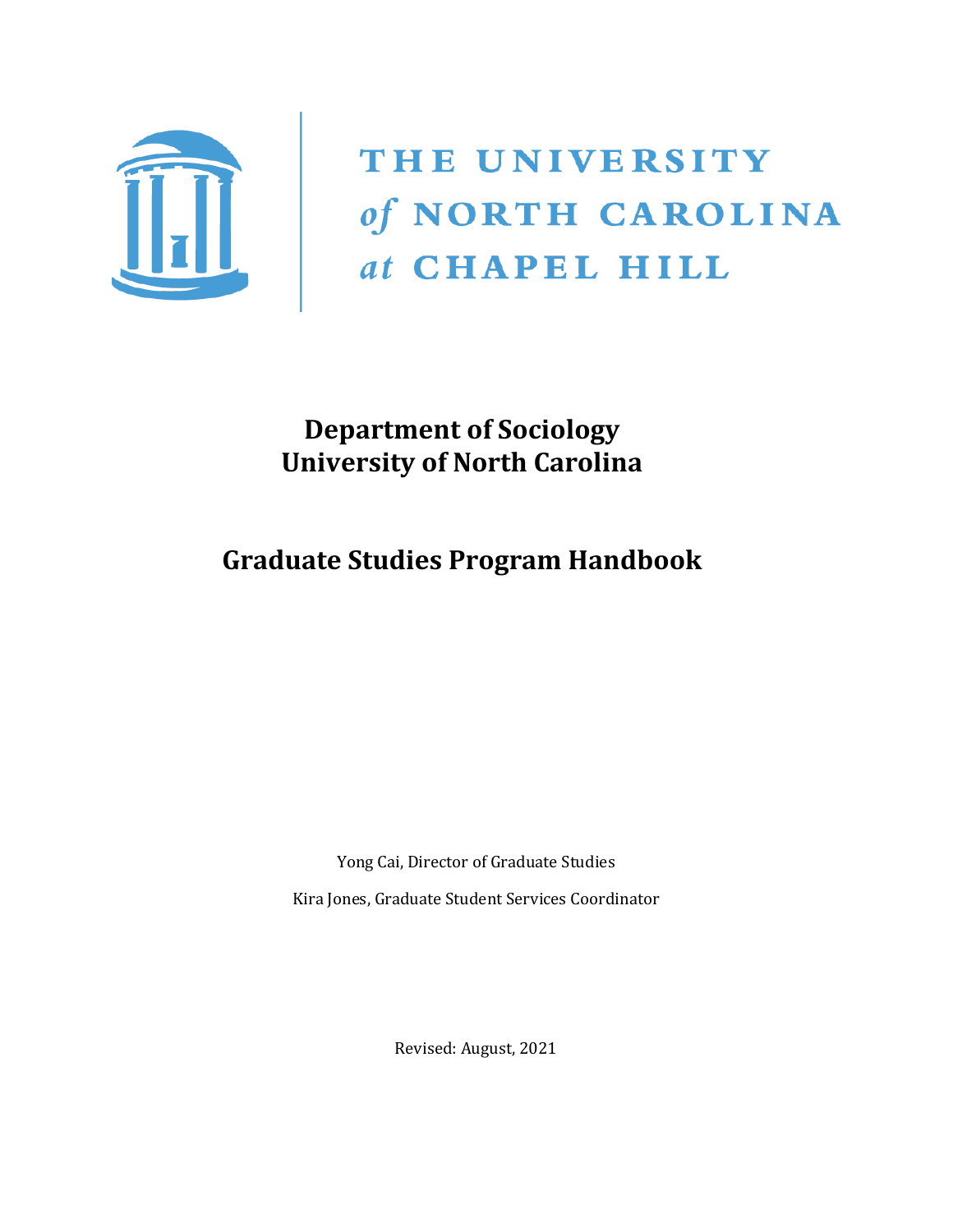| <b>Table of Contents</b> |
|--------------------------|
|--------------------------|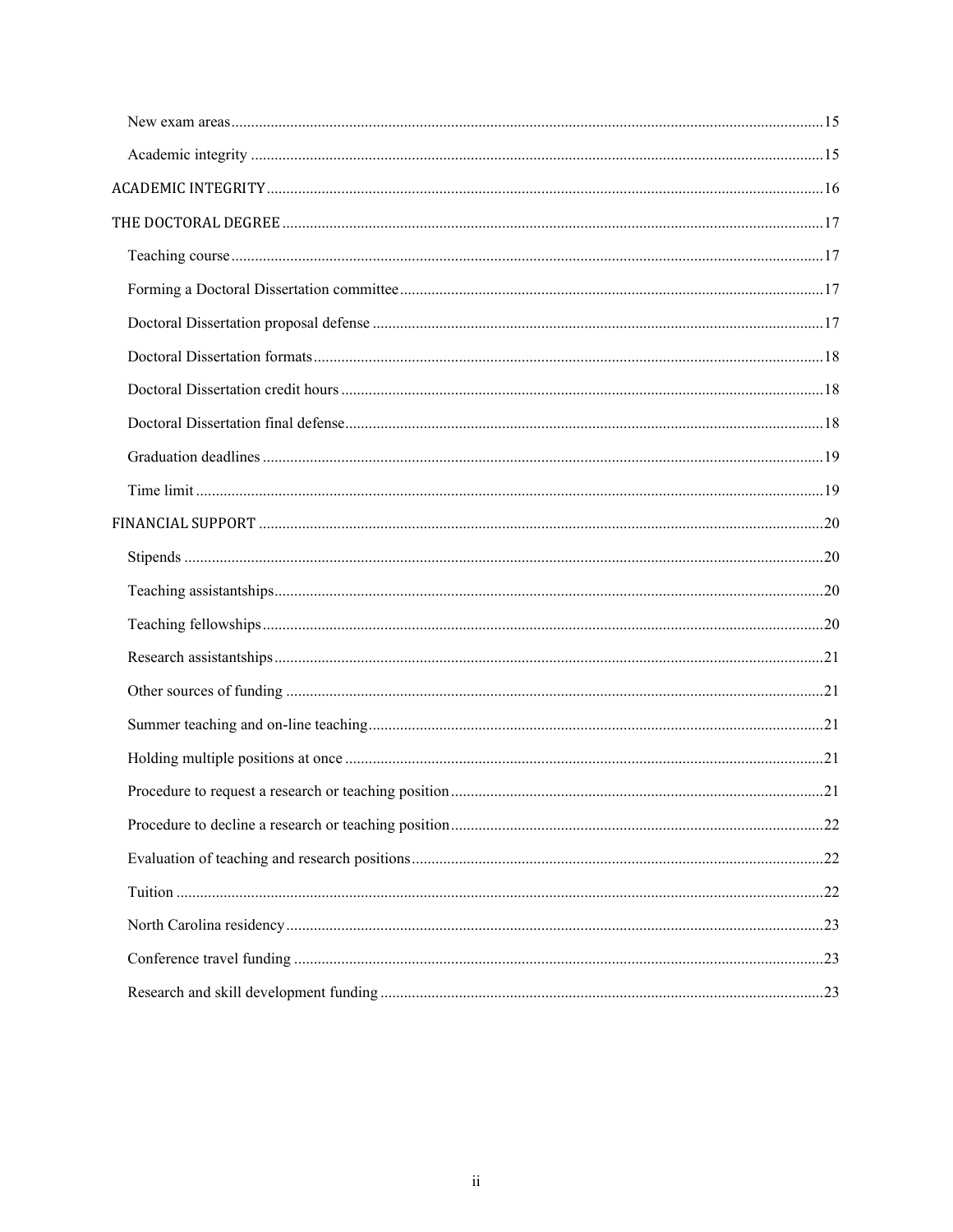## PREFACE

<span id="page-3-0"></span>This document contains rules, procedures, and suggestions for students in the sociology graduate program at the University of North Carolina at Chapel Hill. For help or additional information, please consult the following resources:

- 1. The *UNC Graduate School Handbook* (http://gradschool.unc.edu/guidebooks.html) contains specific details on Graduate School requirements and procedures. You should always consult it *first* when you have a question about Graduate School requirements -- it is the final word!
- 2. Your Department of Sociology faculty advisor is the person you should turn to first for advice and assistance about academic matters. Please meet with your initial advisor early in the fall term, as soon as you arrive on campus. After that, you should meet regularly with your advisor -- at least once a month. Your initial assigned first-year advisor is only temporary. If you find another faculty member you would like to work with, please have your advisor's verbal agreement and notify the Graduate Student Services Coordinator.
- 3. Please contact the Graduate Student Services Coordinator if you have questions about administrative procedures.
- 4. Please contact the Director of Graduate Studies if you are experiencing problems with the graduate program that cannot be resolved through your advisor or the Graduate Student Services Coordinator.
- 5. The department is committed to providing a safe, diverse, and equitable environment. Please familiarize yourself with the University's Policy on Prohibited Discrimination, Harassment and Related Misconduct. Individuals are encouraged to report incidents of prohibited conduct to the Equal Opportunity and Compliance Office, the Title IX Compliance Coordinator, the Student Complaint/Deputy Title IX Coordinator, the Office of the Dean of Students, or the UNC Department of Public Safety. As an alternative, an individual can also seek confidential assistance that does not involve notice to the University. If the conduct you have experienced is sexual violence or other criminal activity, including interpersonal (relationship) violence or stalking, you are also encouraged to report the incident to local law enforcement. Visit sexualassaultanddiscriminationpolicy.unc.edu for a comprehensive list of support and reporting options.
- 6. Please keep your own record of your progress through the program, including requirements you have met and letters to/from the Department and the Graduate School, in case a discrepancy arises in the files.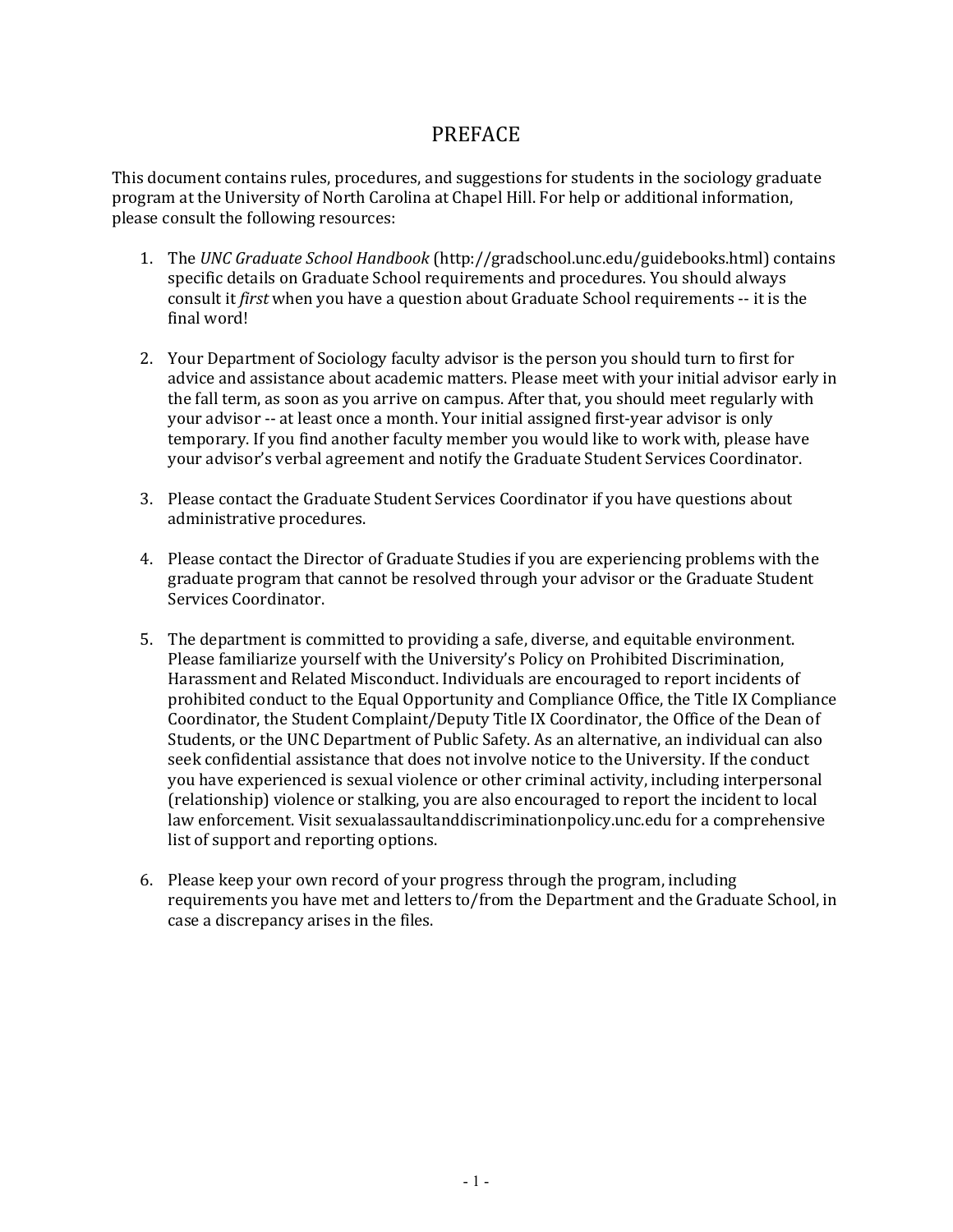# TYPICAL PROGRAM TIMELINE

<span id="page-4-0"></span>

| Year                           | <b>Fall Semester</b>                                                                                                                                                                                                                    | <b>Spring Semester</b>                                                                                                                                                                                                                                                                                                                                                                  | <b>Summer</b>                                                                                        |
|--------------------------------|-----------------------------------------------------------------------------------------------------------------------------------------------------------------------------------------------------------------------------------------|-----------------------------------------------------------------------------------------------------------------------------------------------------------------------------------------------------------------------------------------------------------------------------------------------------------------------------------------------------------------------------------------|------------------------------------------------------------------------------------------------------|
| $\mathbf{1}$<br>$\overline{2}$ | COURSEWORK<br>3 courses plus proseminar:<br>Theory (SOCI 700)<br>Statistics (SOCI 708)<br>One additional course<br>Proseminar (SOCI 950, 1-credit)<br><b>TEACHING ASSISTANTSHIP</b><br><b>COURSEWORK</b><br>2 or 3 courses              | COURSEWORK<br>3 courses plus proseminar:<br>Methods (SOCI 707)<br>Statistics (SOCI 709))<br>One additional course<br>Proseminar (SOCI 950, 1-credit)<br><b>TEACHING ASSISTANTSHIP</b><br>Begin formulating Masters Thesis,<br>select thesis advisor, discuss written<br>summary of research question and<br>data with advisor by end of semester<br><b>COURSEWORK</b><br>2 or 3 courses | Work on<br><b>Masters</b><br>Thesis<br>Proposal<br>Prepare for<br>Comps                              |
|                                | <b>MASTERS THESIS PROPOSAL</b><br>Defend by end of semester<br><b>TEACHING ASSISTANTSHIP</b>                                                                                                                                            | <b>MASTERS THESIS</b><br><b>TEACHING ASSISTANTSHIP</b><br>Select Comprehensive Exams, begin<br>preparations                                                                                                                                                                                                                                                                             |                                                                                                      |
| 3                              | <b>COURSEWORK</b><br>Masters thesis hours (SOCI 993)<br><b>MASTERS THESIS</b><br>Defend by Oct. 1<br><b>COMPREHENSIVE EXAMS</b><br><b>TEACHING ASSISTANTSHIP</b><br>Prepare Dissertation Proposal<br>Apply for dissertation fellowships | COURSEWORK<br>Teaching course (SOCI 980)<br><b>COMPREHENSIVE EXAMS</b><br><b>TEACHING ASSISTANTSHIP</b><br><b>Prepare Dissertation Proposal</b>                                                                                                                                                                                                                                         | Possibly teach<br>Summer<br>Session after<br>3rd year?<br>Prepare<br><b>Dissertation</b><br>Proposal |
| 4                              | DISSERTATION PROPOSAL<br>TEACHING FELLOWSHIP or<br>DISSERTATION FELLOWSHIP                                                                                                                                                              | DISSERTATION PROPOSAL<br>Defend by end of semester<br>TEACHING FELLOWSHIP or<br>DISSERTATION FELLOWSHIP                                                                                                                                                                                                                                                                                 | Work on<br>dissertation,<br>prepare for<br>job market                                                |
| 5                              | DISSERTATION WRITING<br>TEACHING FELLOWSHIP or<br>DISSERTATION FELLOWSHIP                                                                                                                                                               | DISSERTATION WRITING<br>TEACHING FELLOWSHIP or<br>DISSERTATION FELLOWSHIP                                                                                                                                                                                                                                                                                                               | Complete<br>dissertation,<br>prepare for<br>job market                                               |
| 6                              | Possible additional year if funding is<br>available.                                                                                                                                                                                    | Possible additional year if funding is<br>available.                                                                                                                                                                                                                                                                                                                                    |                                                                                                      |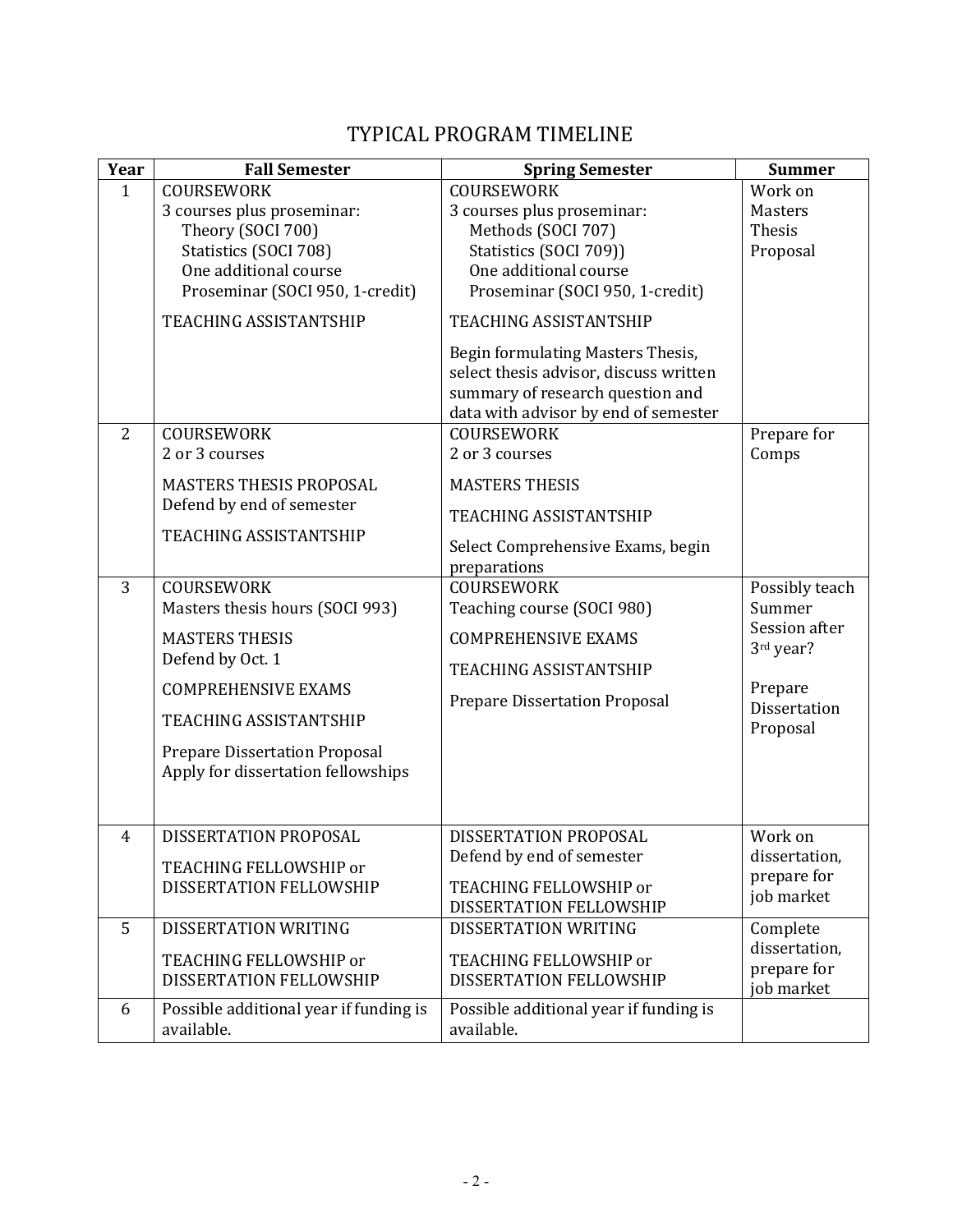

<span id="page-5-0"></span>Name:

**Cohort Year:** 

### **MASTER'S DEGREE REQUIREMENTS:**

| Area                   | Course          | <b>Credits</b> | <b>Date Completed</b><br>(Semester/Year) |
|------------------------|-----------------|----------------|------------------------------------------|
| Theory (1 course)      | <b>SOCI 700</b> | 3              |                                          |
| Methods (4 courses)    | <b>SOCI 707</b> | 4              |                                          |
|                        | <b>SOCI 708</b> | 4              |                                          |
|                        | <b>SOCI 709</b> | 4              |                                          |
|                        |                 | 3              |                                          |
| Proseminar (2 courses) | <b>SOCI 950</b> |                |                                          |
|                        | <b>SOCI 950</b> |                |                                          |
| Content (4 courses)    | <b>SOCI XXX</b> | 3              |                                          |
|                        | <b>SOCI xxx</b> | 3              |                                          |
|                        |                 | 3              |                                          |
|                        |                 | 3              |                                          |
| <b>MA Thesis Hours</b> | <b>SOCI 993</b> |                |                                          |

REQUIREMENT CHECKLIST

PID:

| Area                           | <b>Title</b> | <b>Date Completed</b><br>(Month/Year) |
|--------------------------------|--------------|---------------------------------------|
| MA Thesis Proposal Defense     |              |                                       |
| <b>MA Thesis Final Defense</b> |              |                                       |

\*\*Note: Students must register for SOCI 993 the semester they defend their MA Thesis Proposal/Final MA Thesis. If a student completes both defenses the same semester, they need only register for SOCI 993 once.

#### PH.D. DEGREE REQUIREMENTS:

| Area                      | Course/Area     | <b>Credits</b> | Date Completed<br>(Semester/Year) |
|---------------------------|-----------------|----------------|-----------------------------------|
| <b>Teaching Seminar</b>   | <b>SOCI 980</b> |                |                                   |
| Comp Exam #1              | [Area]          |                |                                   |
| Comp Exam #2              | [Area]          |                |                                   |
| Doctoral Research &       | <b>SOCI 994</b> |                |                                   |
| <b>Dissertation Hours</b> |                 |                |                                   |
| Doctoral Research &       | <b>SOCI 994</b> |                |                                   |
| <b>Dissertation Hours</b> |                 |                |                                   |

| Area                                 | Title | <b>Date Completed</b><br>(Month/Year) |
|--------------------------------------|-------|---------------------------------------|
| <b>Dissertation Proposal Defense</b> |       |                                       |
| <b>Dissertation Proposal Defense</b> |       |                                       |

\*\*Note: Students must take at least 2 semesters (6 credits) of SOCI 994. Students must be enrolled in SOCI 994 to defend their Dissertation proposal and should remain enrolled in 994 through their dissertation defense.

> In-State Residency Requirement (semester/year): (Not applicable to International Students)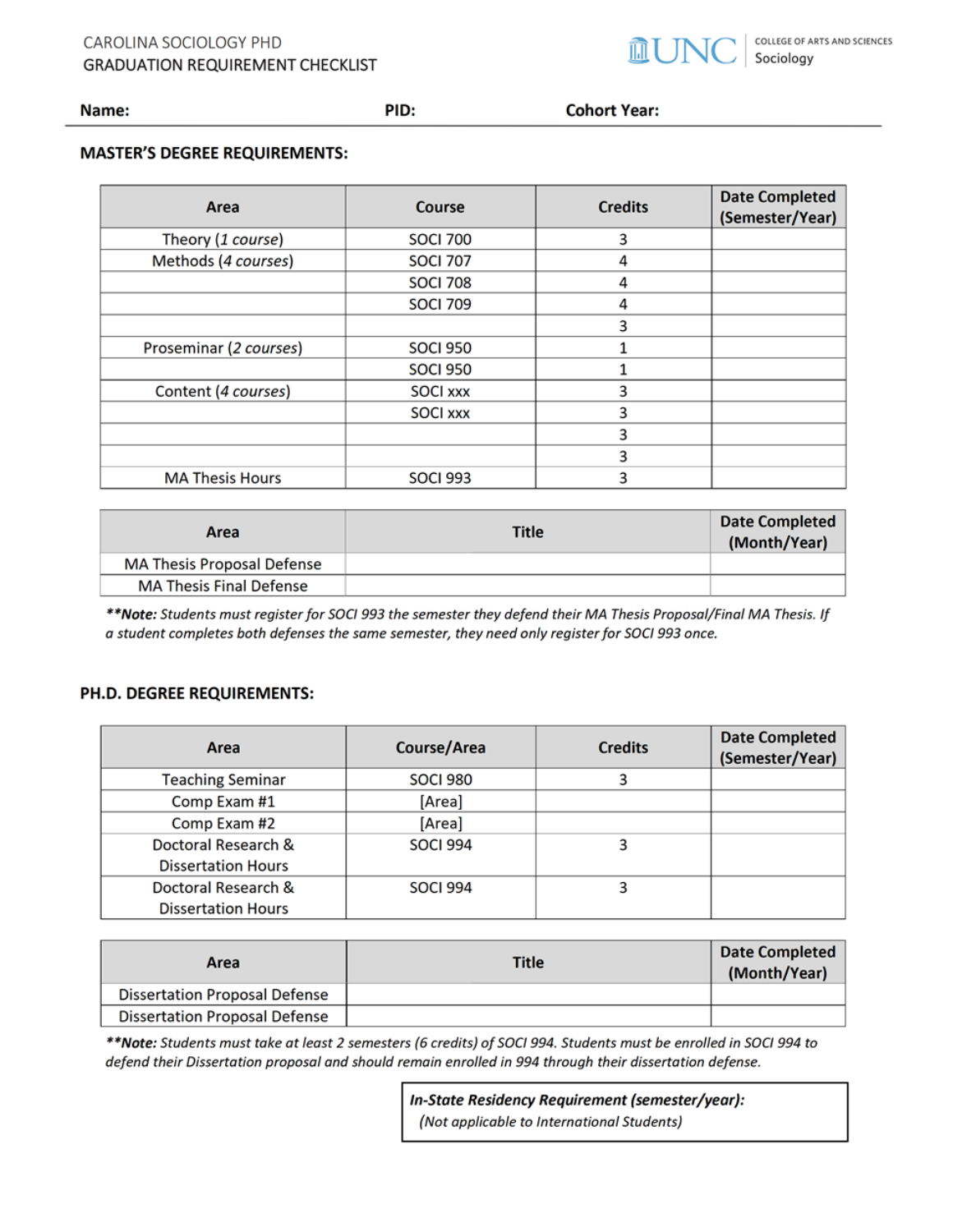## THE ADVISOR-ADVISEE RELATIONSHIP

<span id="page-6-0"></span>The quality of graduate education depends on a productive and supportive advisor-advisee relationship. Building this relationship is an essential task for both faculty and students, along with research, teaching, and other duties, and it is the responsibility of both the advisor and the advisee to maintain good communication about this relationship.

Students have three advisors during their graduate career. These advisors may or may not be the same person:

• *Initial advisor.* This faculty member is assigned in the months before the start of your first year in the graduate program to help students get acclimated to the Department, assist with and approve course selections, and work with students as they begin planning for the Masters Thesis. Students may transition from their initial advisor to a Masters Thesis advisor when they settle on a direction for the thesis. Often, but not always, the initial advisor serves also as Masters Thesis advisor – if not, please have your new advisor's verbal agreement and notify the Graduate Student Services Coordinator.

• *Masters Thesis advisor.* Students select their Masters Thesis advisor by the end of the spring semester of their first year. This faculty member chairs the Masters Thesis committee, assists with and approves course selections, and works with students as they begin planning for comprehensive exams and the dissertation. Students may transition from a Masters Thesis advisor to a Doctoral Dissertation advisor when they settle on a direction for the Doctoral Dissertation. The Masters Thesis advisor may serve also as the Doctoral Dissertation advisor.

• *Doctoral Dissertation advisor.* Students select their Doctoral Dissertation advisor within one semester of completing their Masters Thesis. This faculty member chairs the Doctoral Dissertation committee and works with students to prepare for life after graduation.

The Department expects advisors and advisees to meet at least once a month throughout the academic year. At the beginning of each semester, they meet to review the student's accomplishments, set goals for the upcoming semester, and schedule meetings to put on their calendars for the semester. Advisors and advisees who are on leave or away from campus for extended periods schedule these meetings via telephone or voice-over-internet services such as Skype.

Students who have concerns about their advising relationship may wish to schedule a meeting with the Director of Graduate Studies.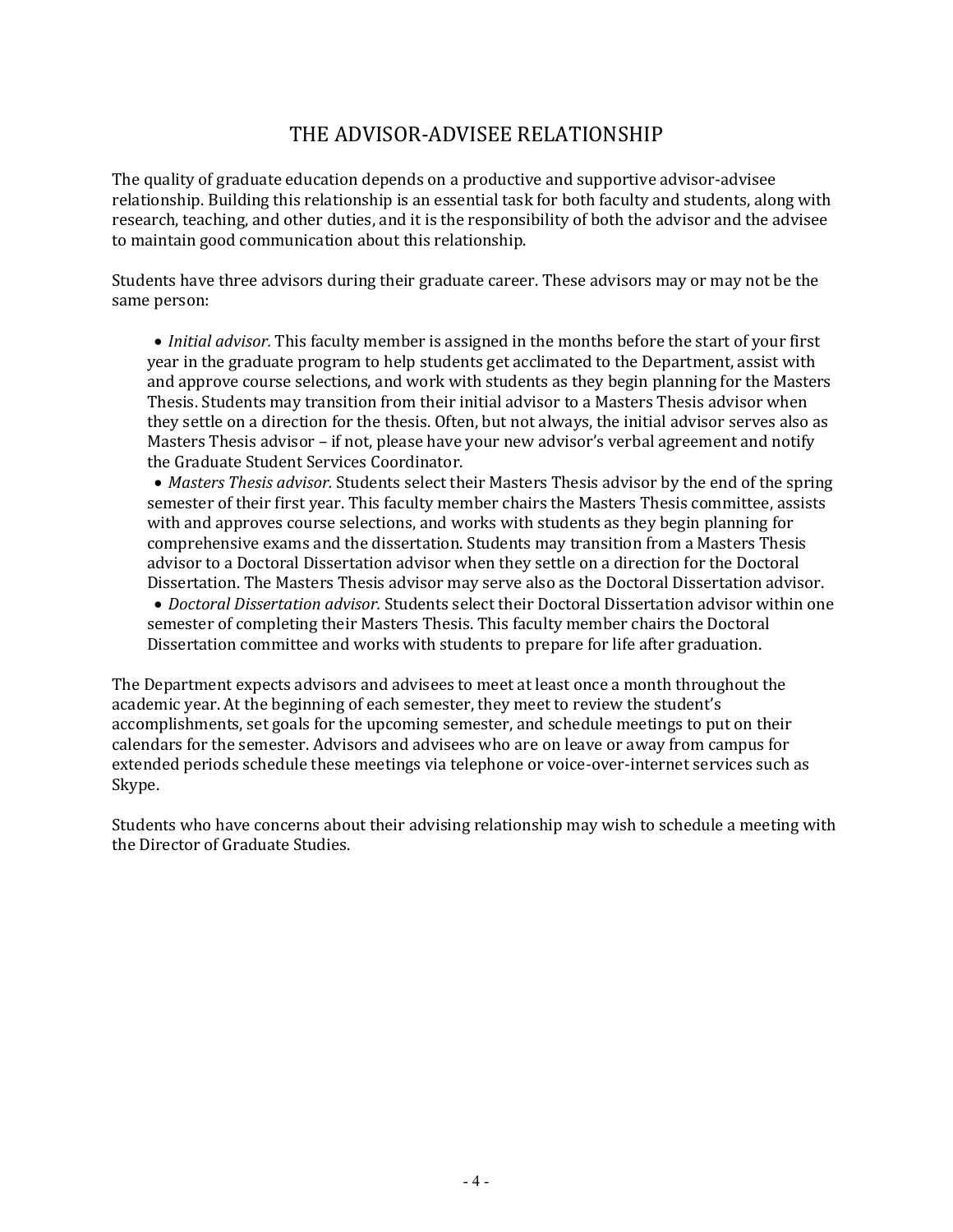Responsibilities of the advisor/advisee relationship include:

*The Advisor . . .*

- *1. Is responsive to advisee's needs.*
- o Responds to e-mails in a timely manner.
- o Helps integrate the student into the department and the profession.
- o Reads and comments on drafts of student's materials; provides feedback, positive and negative, of student's progress.
- *2. Assists in establishing a research agenda.*
- o Guides student's thinking toward research questions, provides examples of successful projects, works with student to develop feasible and timely plans for graduate work.
- o Discusses advisor's research projects, provides opportunities for student involvement if possible.

#### *3. Works with student to develop career goals.*

o Assists in development of goals for academic progress, professional socialization, publication, grant-writing, and post-graduate career opportunities.

#### *The Advisee. . .*

#### *1. Is pro-active in forging a sociological career.*

- o Responds to e-mails in a timely manner.
- o Seeks network connections in the department and the profession.
- o Hears assessments and asks questions about how these affect goals and progress. Seriously considers comments.

#### *2. Solidifies research interests and goals.*

- o Actively pursues research interests, asks questions to learn about the management of a research agenda.
- o Is aware of institutional deadlines and informs advisor of goals and progress towards them.
- o Learns from advisor's research experiences.
- *3. Develops career goals.*
- o Actively sets and pursues goals in training, education, and professional life.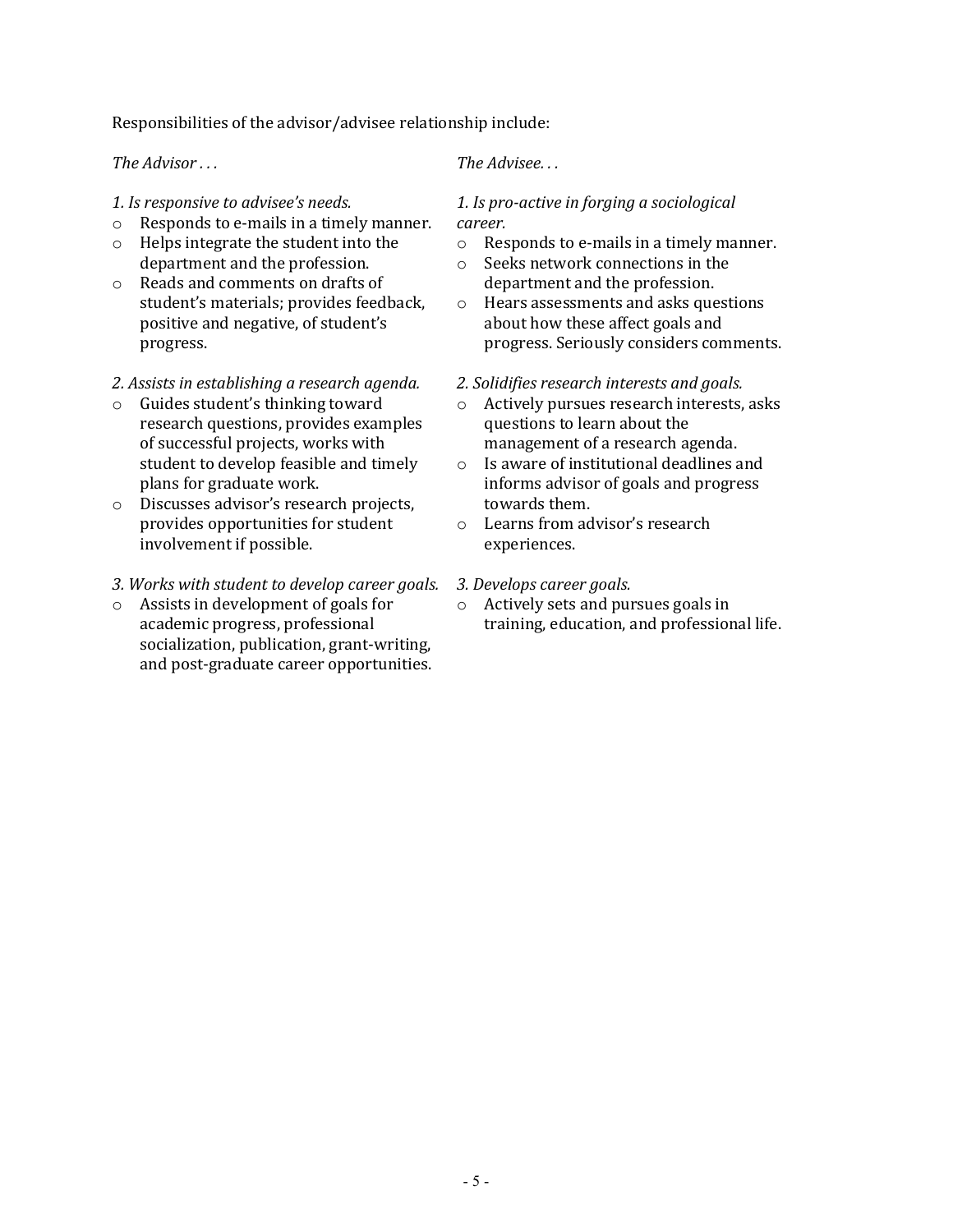# <span id="page-8-0"></span>THE MASTERS DEGREE

The UNC Department of Sociology offers a Masters of Arts (M.A.) degree to students who are admitted to its doctoral program. The department does not admit students for a terminal M.A. degree. The requirements for the M.A. constitute the first phase of the requirements for the doctoral degree.

Some of the rules for a M.A. in Sociology are established by the Graduate School; others are departmental rules. Only a few of the Graduate School requirements are reproduced below. For a full listing of the Graduate School's rules, please read the *Graduate School Handbook* carefully. All rules are subject to revision by the Graduate School or the Department of Sociology.

#### <span id="page-8-1"></span>*Credit hours*

The M.A. degree involves a minimum of 10 courses, including at least three and no more than six hours of Masters Thesis credit (SOCI 993), for a total of 36 credit hours. Students take three courses per semester in their first year, plus the first-year proseminar, and two or three courses per semester in their second year, with additional courses optional throughout their graduate career.

#### <span id="page-8-2"></span>*Methodology courses*

Students take three methodology courses in their first two semesters. Each of these courses carries 4 credits:

| SOCI 708 | Statistics for Sociologists (Fall)       |
|----------|------------------------------------------|
| SOCI 707 | Measurement and Data Collection (Spring) |
| SOCI 709 | Linear Regression Models (Spring)        |

Students also take at least one specialized 3-credit methodology course in Sociology (numbered between 711 and 799, and SOCI 814).

Other methodology courses inside or outside of the Department may also meet this requirement – they will be considered by the Department's Graduate Studies Committee on a case-by-case basis. Please consult the Director of Graduate Studies in advance of the course if you would like it to be considered.

#### <span id="page-8-3"></span>*Theory course*

Students take History of Social Thought (SOCI 700) in their first semester.

#### <span id="page-8-4"></span>*Proseminar*

First-year students take the Department's Proseminar in Sociological Research for one credit hour each semester. The proseminar meets each week for an hour with different faculty members reporting on their current research and discussing topics such as departmental expectations and professionalization. The course is listed as SOCI 950, with a section number that may change each semester – please get the section number from the Graduate Student Services Coordinator.

#### <span id="page-8-5"></span>*Additional courses*

Students take at least four other 3-credit courses for the M.A. It is especially worthwhile for students to take courses in subjects they may want to teach in the future, and subjects in which they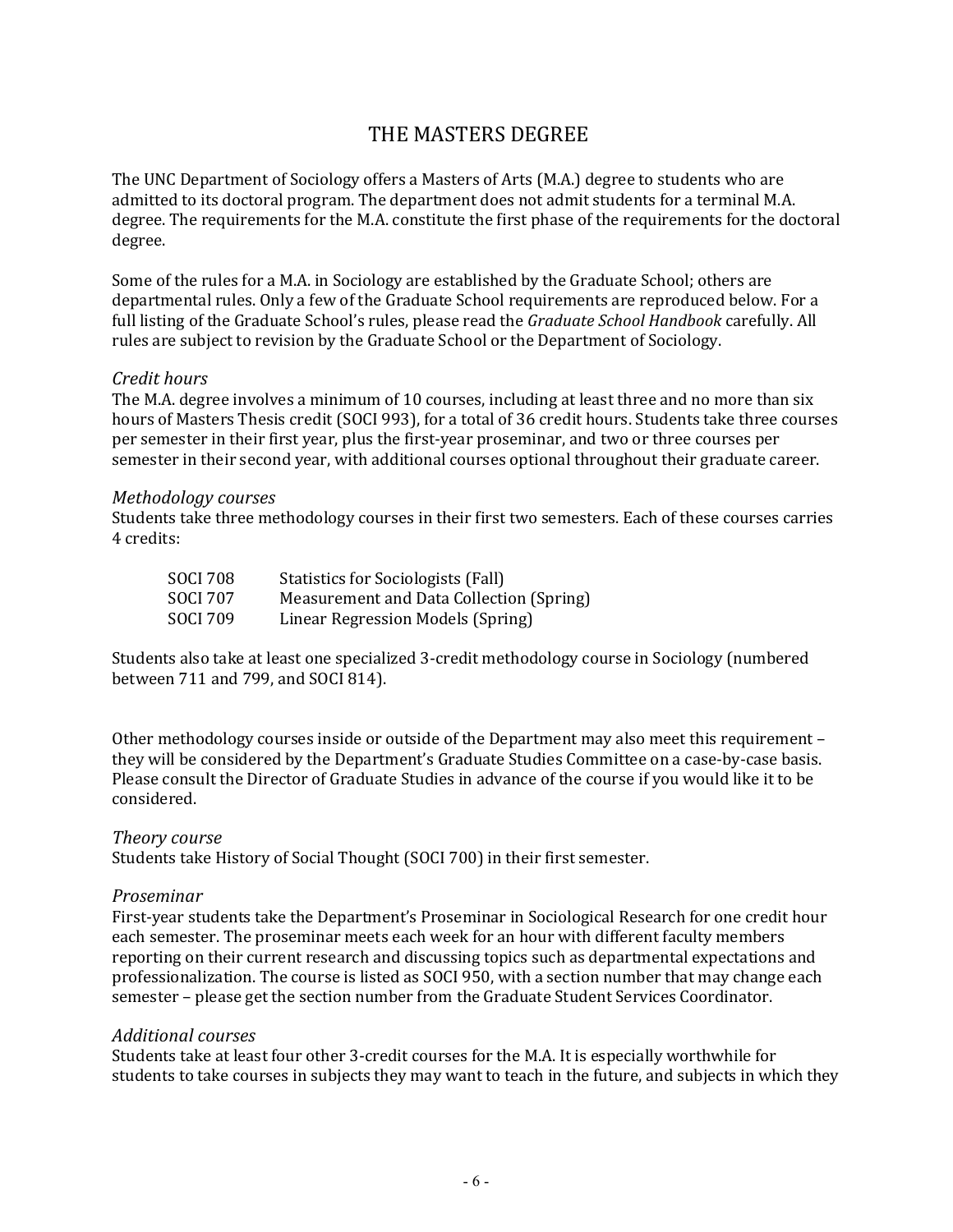may want to take comprehensive exams. Prior to each semester, students should consult with their advisor about their course schedule.

Two of these four courses may be "flex" courses:

- Graduate courses taken outside of the UNC Department of Sociology that are directly related to the student's areas of specialization, including transfer credits.
- Graduate-level independent study in the Department (one course maximum).

All "flex" courses taken during the graduate program need to be approved in advance by the student's advisor and the Director of Graduate Studies.

#### <span id="page-9-0"></span>*Course Bypass*

Students who have taken comparable graduate methodology or theory courses before enrollment may apply to the Director of Graduate Studies in advance for a bypass, though the Department prefers that students join their cohort-mates in the required courses. Bypass applications should include the syllabus and the student's written assignments. Faculty appointed by the Director of Graduate Studies will determine whether the student's performance in the previous course should be considered comparable to the Department's required course. Students who bypass required courses are required to take a comparable number of methods or theory courses in order to fulfill the requirement.

#### <span id="page-9-1"></span>*Transferring course credits from another institution*

During their first year in the graduate program, students may request credit for up to two 3-credit graduate-level courses that they have taken at another institution before entering the Department's graduate program. The Director of Graduate Studies, the student's advisor, and the instructor of a comparable course at UNC will review the syllabus and the student's written assignments to determine whether the student's performance in the previous course(s) should be considered comparable to passing work in the Department's graduate courses. If all agree that credit should be granted, the student may not count a similar course in the Department toward fulfillment of requirements. See also the Graduate School's rules on credit transfer: [http://handbook.unc.edu/coursecredit.html.](http://handbook.unc.edu/coursecredit.html)

#### <span id="page-9-2"></span>*International students*

International students whose first language is not English are encouraged to make use of the resources on campus to improve their English-language abilities, including courses and programs at UNC's Graduate School (http://gradprofdev.web.unc.edu/pitap/) and Writing Center (http://writingcenter.unc.edu/esl). The ability to communicate fluently in English is a requirement for teaching positions in the Sociology Department.

#### <span id="page-9-3"></span>*The Masters Thesis: A definition*

The Masters Thesis is an original research project that is limited in scope. The Masters Thesis demonstrates your ability to review pertinent literature and integrate it into a body of theory, design a feasible study, analyze data, and report the research in the form of a mainstream sociology journal article.

The Masters Thesis must be completed within five years, according to Graduate School rules, but the Department of Sociology's goal is for students to defend their Masters Thesis by the fall of their third year (see the Program Timeline in this document). In order to stay in good academic standing with the department, students must defend the Masters Thesis by the end of March of their third year.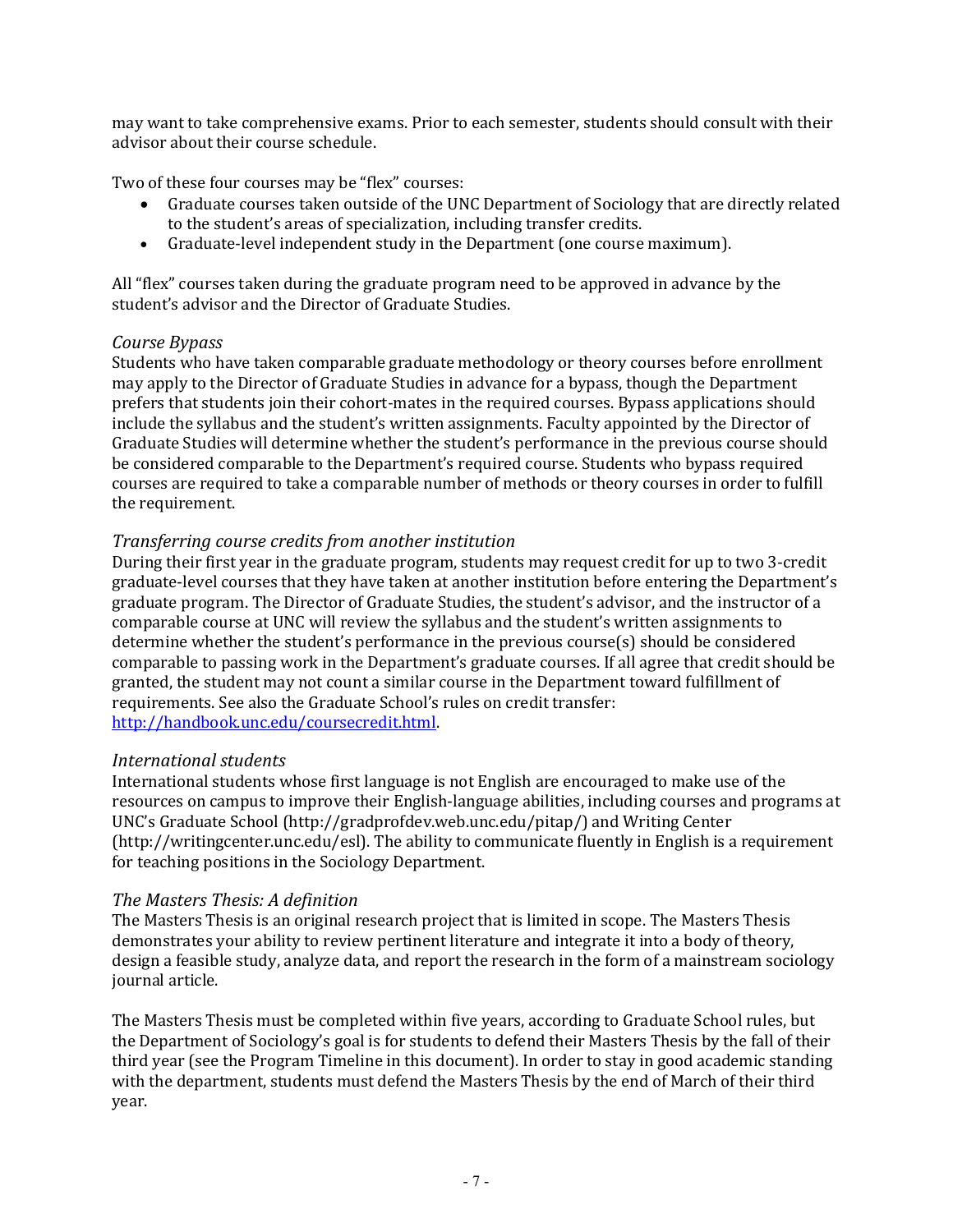#### <span id="page-10-0"></span>*Forming a Masters Thesis committee*

The Masters Thesis is supervised and approved by a three-person committee of faculty members – the Masters Thesis advisor and two other committee members. The Masters Thesis advisor may be, but does not have to be, the same person as the student's initial advisor. The Masters Thesis advisor and at least one other committee member must be faculty members of the Department of Sociology at UNC-Chapel Hill and full members of the UNC graduate faculty. The Graduate School must approve committee members who are not members of the graduate faculty.

Students should consult with their initial advisor and their Masters Thesis advisor about forming the Masters Thesis committee. The committee must be approved by the Masters Thesis advisor and the Department's Director of Graduate Studies.

### <span id="page-10-1"></span>*Preparing a Masters Thesis proposal*

The Masters Thesis proposal is a written document that is submitted to the Masters Thesis committee at least two weeks in advance of the Masters Thesis proposal defense. There is no set length for proposals – students consult with their Masters Thesis advisor on this and all other aspects of the proposal. Proposals generally include the following sections:

- A succinct statement of the main problem that the thesis will address (one page or less).
- An overview of the scholarly literature that has addressed this problem to date.
- An indication of the paper's contribution to the literature, such as specific hypotheses it will test or novel insights it will provide.
- A description of data sources.
- A discussion of methods of analysis.
- A timetable for completing each stage of the project.
- A bibliography of the scholarly literature relevant to the thesis.

Models of Masters Thesis proposals are available on the Graduate Student Sakai site (http://sakai.unc.edu). Students are invited to contribute their own successful proposals for other students to consult.

All Masters Thesis projects in sociology must submit plans for human subject protection to the University's Institutional Review Board (IRB) in advance of the proposal defense. University regulations stipulate, "No research with human subjects shall take place at the University of North Carolina at Chapel Hill without the prior approval of an IRB." (The University of North Carolina at Chapel Hill, *Human Research Protection Program, Standard Operating Procedures*, June 21, 2012, p. 13, [http://research.unc.edu/offices/human-research-ethics/regulatory-documents/\)](http://research.unc.edu/offices/human-research-ethics/regulatory-documents/)

#### <span id="page-10-2"></span>*Masters Thesis proposal defense*

The Masters Thesis proposal defense is held before the student proceeds with full-scale data collection and analysis. Its purpose is to assess the feasibility of the proposed research and give students the benefit of suggestions from committee members. The Proposal should be submitted to the committee at least two weeks in advance of the proposal defense. Summer defenses are discouraged. Students must be enrolled in SOCI 993 during the semester of proposal defense.

Graduate School rules require all Masters Thesis committee members to be in attendance, although teleconferencing or videoconferencing may be allowed with the approval of the Masters Thesis advisor. Students should contact the Graduate Student Services Coordinator as soon as they begin to consider dates and times for the defense, in order to check the availability of the "defense room"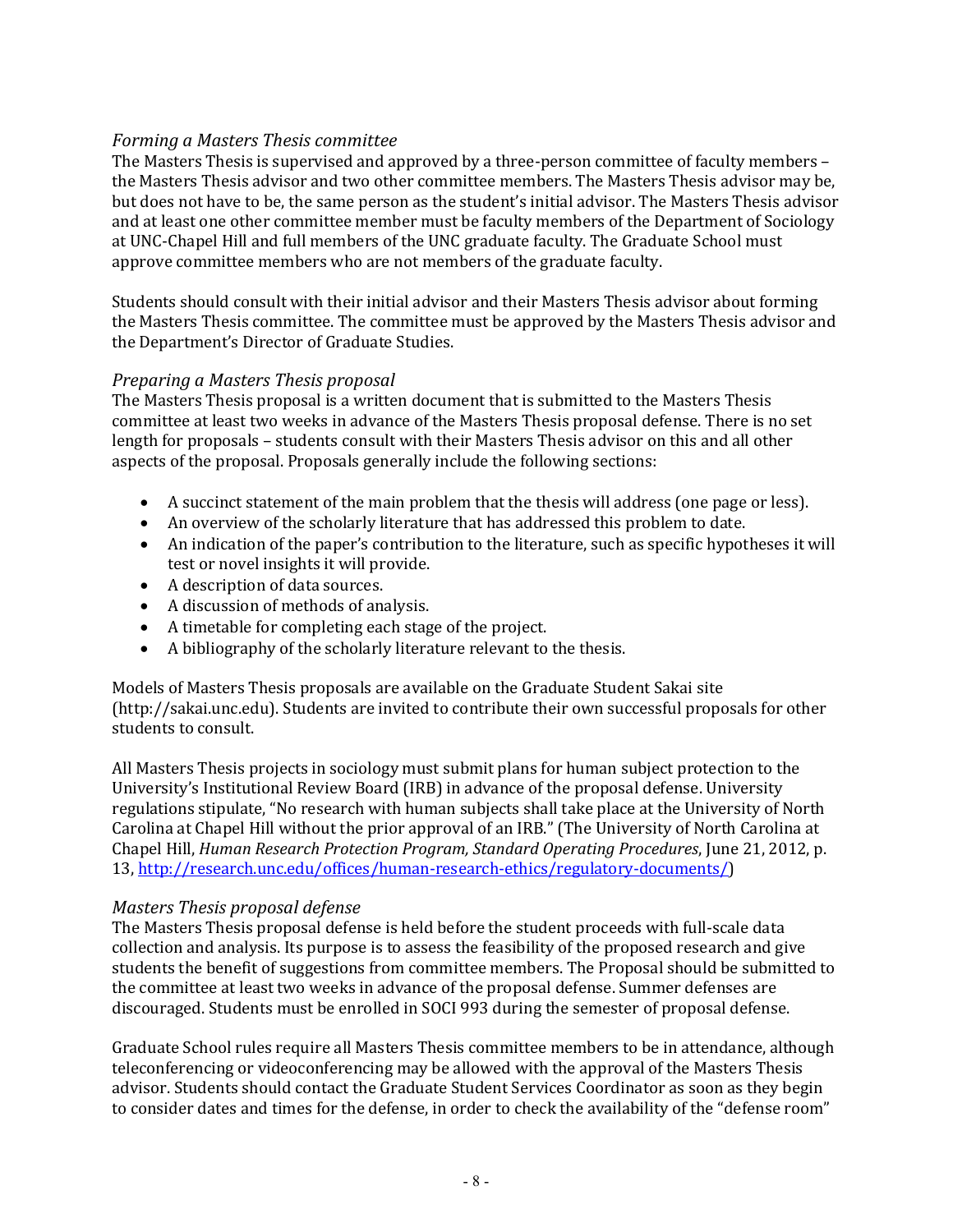and reserve it. The Graduate Student Services Coordinator will provide the student with forms that need to be signed by the committee at the conclusion of the defense.

#### <span id="page-11-0"></span>*Masters Thesis credit hours*

Students take at least three and no more than six credit hours of Masters Thesis credit (SOCI 993). Students may register for additional credit hours, but the hours will not be counted towards credit for the M.A. degree. Registration for these credit hours requires prior approval from the student's advisor. Students must be enrolled in 993 in order to defend their proposal, and should remain enrolled in 993 through their thesis defense.

#### <span id="page-11-1"></span>*Masters Thesis final defense*

When a student's Masters Thesis is ready, the advisor will indicate that it is time to schedule a final defense with the Masters Thesis committee. The Graduate School requires that students be registered during the semester of the defense and enrolled in SOCI 993. The thesis should be submitted to the committee at least two weeks in advance of the final defense, and the defense should be scheduled at least two weeks before the deadline for graduation, and preferably longer, so that there is sufficient time for revisions suggested by the committee. Summer defenses are discouraged.

Graduate School rules require all Masters Thesis committee members to be in attendance, although teleconferencing or videoconferencing may be allowed with the approval of the Masters Thesis advisor. Students should contact the Graduate Student Services Coordinator as soon as they begin to consider dates and times for the defense, in order to check the availability of the "defense room" and reserve it. The Graduate Student Services Coordinator will provide the student with forms that need to be signed by the committee at the conclusion of the defense.

The Masters Thesis committee judges by majority vote whether the Masters Thesis is acceptable as a piece of original research in the form of a mainstream sociology journal article. The committee may decide:

- 1. The Masters Thesis is acceptable in its current form.
- 2. The Masters Thesis requires minor revisions to be considered acceptable. The committee may ask to review the changes individually, or it may delegate this responsibility to the Masters Thesis advisor. The committee signs the approval form in anticipation that the changes will be made successfully, and the form is held by the Graduate Student Services Coordinator until the revisions are approved by the Masters Thesis advisor.
- 3. The Masters Thesis requires such substantial revisions that the committee prefers to meet for a second defense. Graduate School rules require that the committee wait at least three months before a second defense. The Graduate School does not allow a third defense.

When the Masters Thesis is approved, the committee recommends to the Director of Graduate Studies whether the student's performance demonstrates a reasonable promise of success in the doctoral program. This judgment is based on the quality of the Masters Thesis, the timeliness of the preparation of the thesis, and the student's ability to work autonomously. The Director of Graduate Studies typically accepts the committee's judgment. If the Director of Graduate Studies decides that the student does not have sufficient promise of success, the student receives a "terminal masters degree" and is not permitted to continue in the doctoral program. The committee's decision may be appealed in writing to the Director of Graduate Studies within two weeks of the decision, and the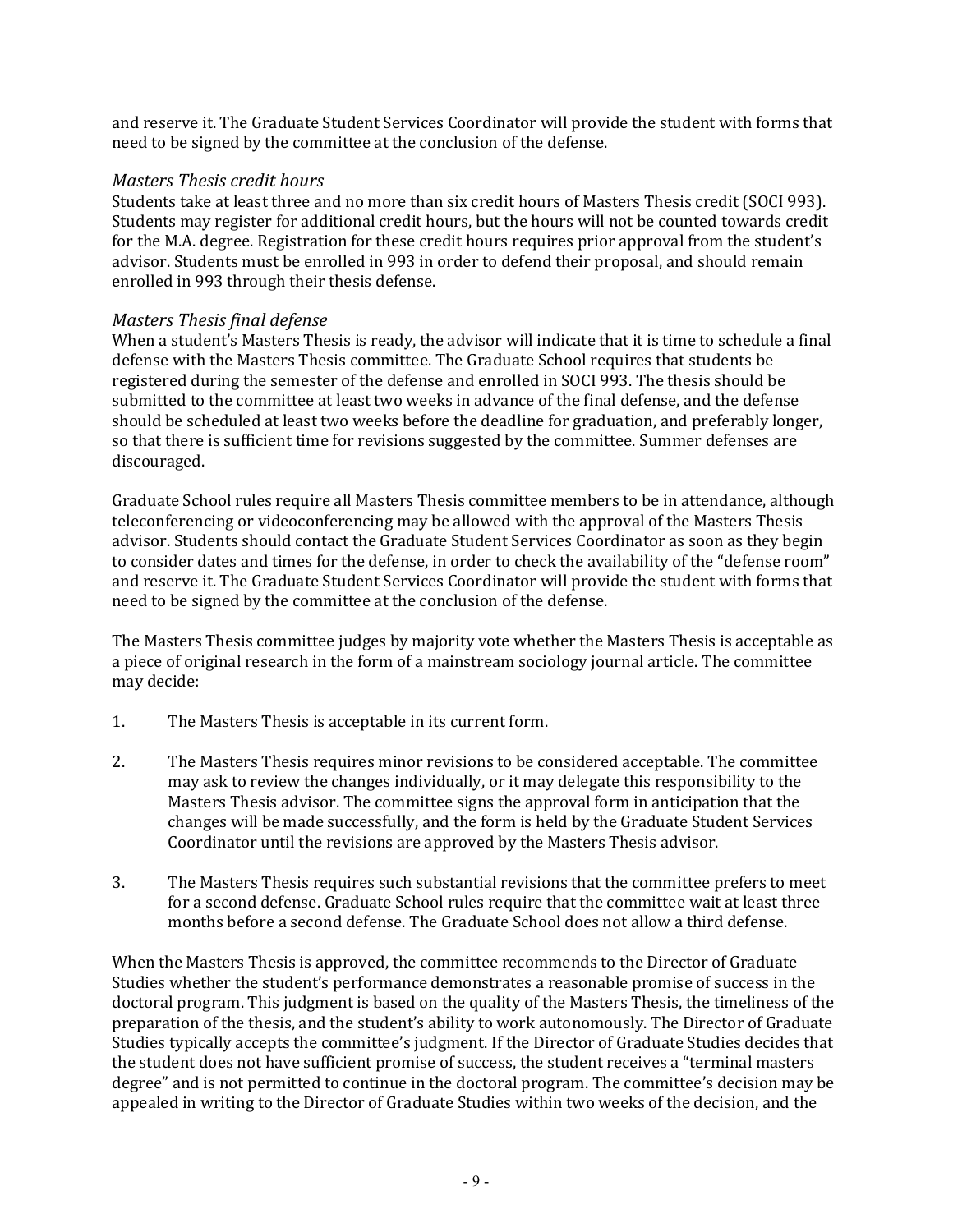Director of Graduate Studies' decision may be appealed in writing within two weeks to the Chair of the Department of Sociology.

When the Masters Thesis is approved by the committee, the student must submit a final copy to the Graduate Student Services Coordinator to be posted on the Department's Sakai site and for internal records.

In order to make adequate progress towards your PhD degree, students must defend their MA thesis by March 31st of their third year. Students who miss this deadline will be ineligible for departmental support, such as teaching assistantships or fellowships.

According to Graduate School rules, students who are given permission to proceed beyond the Masters Thesis must register for doctoral studies in the following regular semester (fall or spring).

#### <span id="page-12-0"></span>*Graduation deadlines*

In preparation for the Masters Thesis defense, take note of the graduate deadlines established by the Graduate School (http://gradschool.unc.edu/academics/resources/graddeadlines.html). In order to receive the M.A. degree in the same semester as the defense, the Graduate School requires that students apply early in the semester. These deadlines may come before the Masters Thesis defense – students are encouraged to discuss the timing of the defense and graduation with their advisor.

#### <span id="page-12-1"></span>*Bypass of Masters Thesis*

Students who have completed a Masters Thesis at another institution may apply for a bypass of the Department's Masters Thesis requirement if their advisor feels this is appropriate. The student submits their previous Masters Thesis to the Director of Graduate Studies, who appoints a threeperson committee to evaluate it. If the committee decides that the thesis is of such a caliber that it would be approved as a Masters Thesis in our Department, then the bypass will be granted. Revisions are not permitted for the bypass – if the committee feels that revisions are necessary, the project should be handled through the usual proposal and defense procedures for Masters Theses in the Department.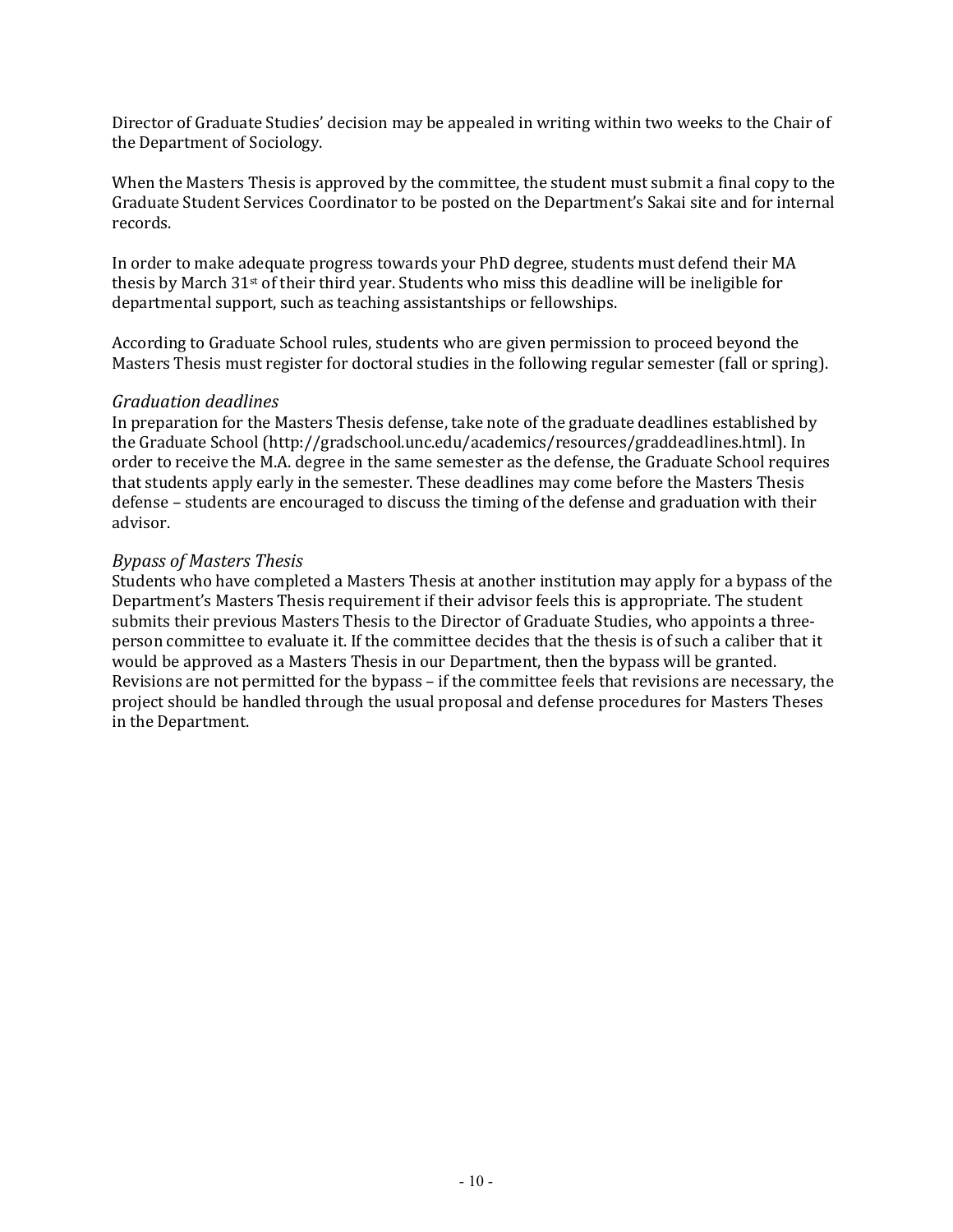# GRADUATE MINOR IN SOCIOLOGY

<span id="page-13-0"></span>Graduate students in other departments at UNC-Chapel Hill may earn a minor in sociology by taking five graduate-level sociology courses, including Sociological Theory (SOCI 700) and Research Methods (SOCI 707). These two required courses and at least one additional course must be taken in the UNC Department of Sociology. Up to two courses may be taken in the Sociology Departments at Duke or N.C. State. Students should choose their courses in consultation with their faculty "minor advisor" in the Sociology Department. The minor advisor sends a memo to the Director of Graduate Studies, certifying that the five courses represent an appropriate program for that student.

Sociology majors are given first preference as enrollees in all sociology graduate courses, and minoring in sociology does not guarantee that a student will have access to a particular class.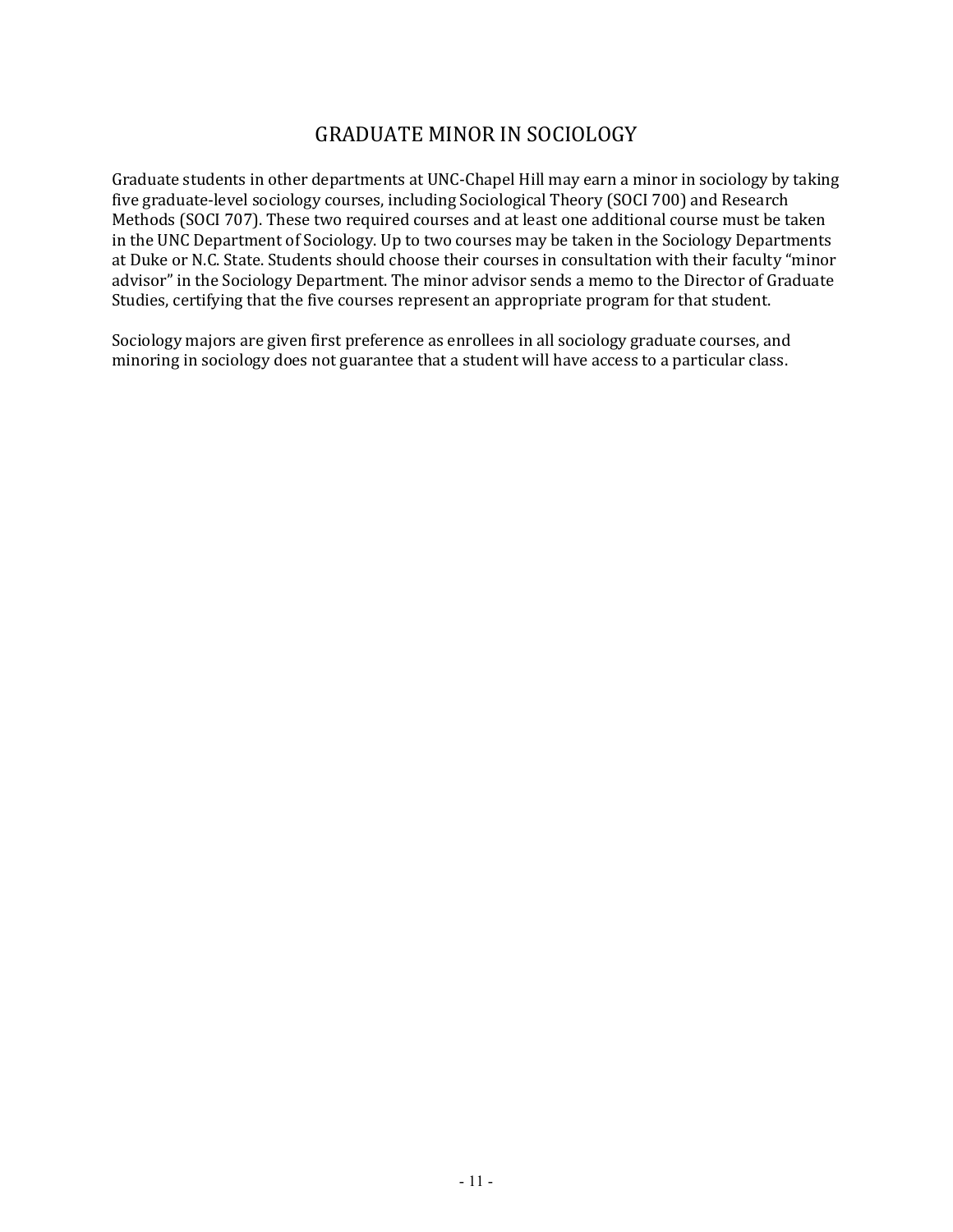# LEAVE OF ABSENCE AND PART-TIME STATUS

<span id="page-14-0"></span>Students who are unable to make progress in the program for substantial periods of time – perhaps because of family responsibilities or illness – should request a leave of absence from the Graduate School, which pauses the Graduate School's time to degree "clock." The procedures for requesting a leave of absence and readmission to the program are available on the Graduate School's website. For procedural assistance, please see the Graduate Student Services Coordinator. Students should discuss these steps, like all aspects of their graduate career, with their advisor.

Doctoral degree graduate students who must be away from campus completing academic requirements can petition to be charged at the Part-Time Classroom Studies College of Arts & Sciences graduate tuition and fee rate, instead of requesting a leave of absence. This rate will require approval by the student's primary advisor, Director of Graduate Studies or Chair, as well as The Graduate School.

Students eligible for consideration for the Part-Time Classroom Studies College of Arts & Sciences graduate tuition and fee rate must meet all of the following requirements:

- Enrolled in a doctoral graduate degree program in the College of Arts and Sciences
- Engaged in full-time academic work that must be conducted off campus as determined by the requirements of your academic program

Students must first register for their coursework through ConnectCarolina as usual. Once the students are registered, the Petition for Off-Campus Rate Adjustment form must be reviewed by the program, who will take the student's progress to date, academic plan for the semester, and need for university resources, including faculty time, into consideration. Approved petitions must then be submitted to The Graduate School for review. If approved, the Cashier's Office will bill students at the appropriate rate. For procedural assistance, please see the Graduate Student Services Coordinator.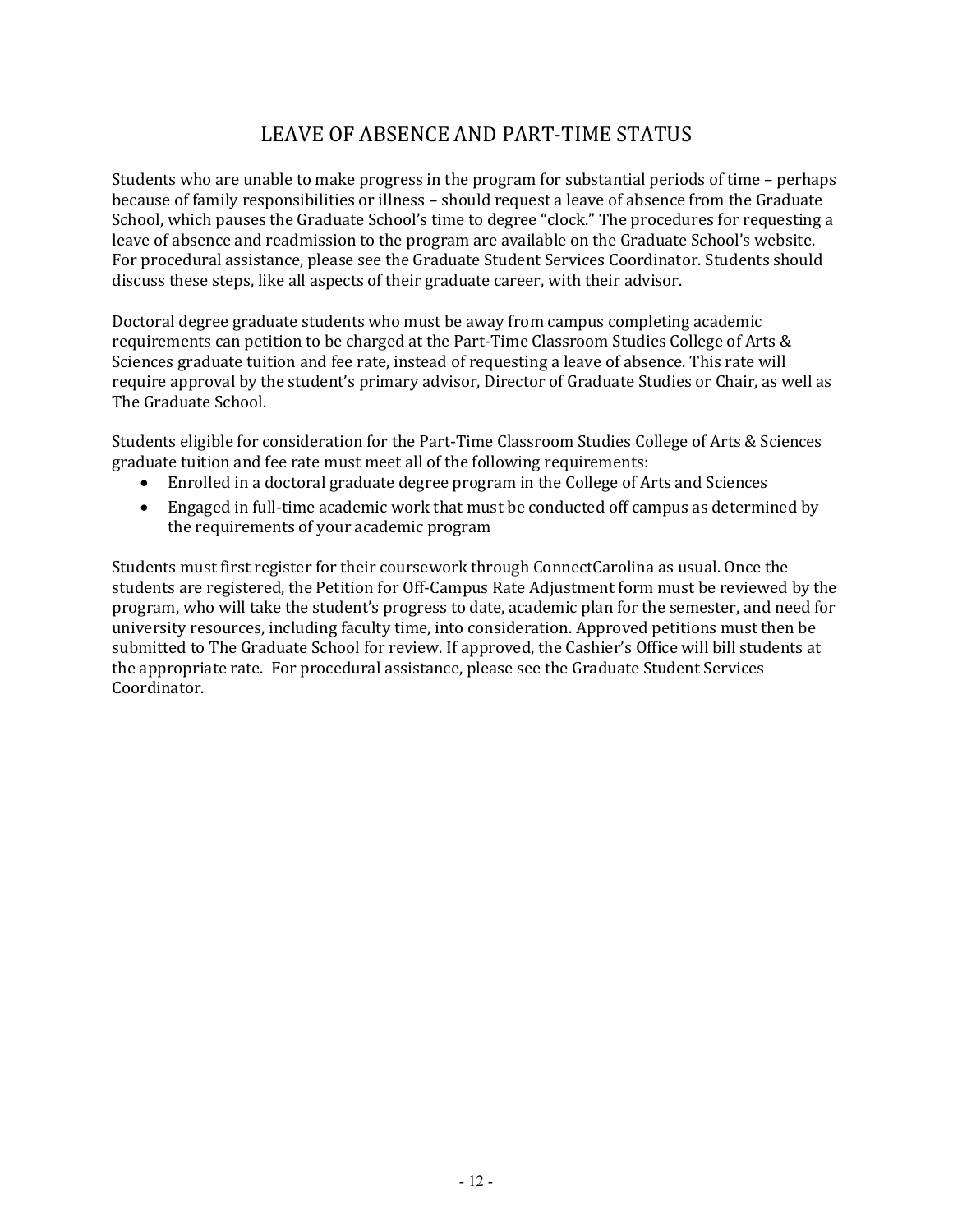## COMPREHENSIVE EXAMS

<span id="page-15-0"></span>After completing the Masters degree requirements, the next stage in the doctoral program is the comprehensive examinations, also known as qualifying exams. While the Masters Thesis demonstrates a student's depth of knowledge in a relatively specialized research area, comprehensive exams evaluate students' preparation for research and teaching in a broad area of the discipline of sociology. Students need not be intimately familiar with all research in the subfield; rather, they should offer a cogent assessment of the subfield, meaning that they should understand its history, main works and debates, and current concerns. Students should expect to spend approximately four months preparing for each examination.

Exams are held during two periods, once in the fall semester (usually on the first and third Fridays in October) and once in the spring semester (usually on the second and fourth Fridays in March, the Friday before and Friday after Spring Break). Students must pass comprehensive exams in two fields before they can submit their Doctoral Dissertation proposal. The Graduate School requires that students be registered during the semester of each comprehensive exam.

The list of exams offered each year is available from the Graduate Student Services Coordinator. This list also includes the faculty committee members for each exam and the format that they have chosen for the exam: one-day exams and/or state-of-the-art review (SAR) essays.

#### <span id="page-15-1"></span>*One-day exams*

One-day exams are open-book, open-note exams with six broad questions about theories, concepts, approaches, debates, and major authors in a given area. Students are asked to write on four of the six questions. Students are not permitted to receive assistance during the examination.

Students receive the exam via e-mail from the Graduate Student Services Coordinator at 8:00 a.m. and return it to the coordinator via e-mail at 5:00 p.m. Late exams will not be accepted. Students should cc themselves when they submit the exam. Exams must be typed, not handwritten. Students who have special considerations, may request two hours extra time by writing in advance of the exam to the Director of Graduate Studies.

One-day exams are expected to demonstrate mastery of a subfield, as well as being factually correct, but need not rise to the level of writing expected of theses or course papers. A fully formatted reference list is not necessary, although the exam committee will appreciate enough bibliographic detail to understand the essays' references to published work.

At least three months before the exam, students should submit a reading list of the top 100 works in the field for the approval of the exam committee, which will use this list as the basis for exam questions. This reading list should be based on past reading lists, which are available on the Graduate Student Sakai site, and should be updated to include the latest published work in the area, as well as a pruning of work that has become less relevant. The reading list should be organized around major themes or literatures within the exam area. It should also include a list of approximately five major journals in the exam area; students are expected to be familiar with the last five years' worth of articles in these journals. After the exam committee has an opportunity to request and approve revisions, the updated reading lists must be submitted to the Graduate Student Services Coordinator to be posted on the Department's Sakai site. If several students are taking the same exam during the same semester, they may collaborate on this task.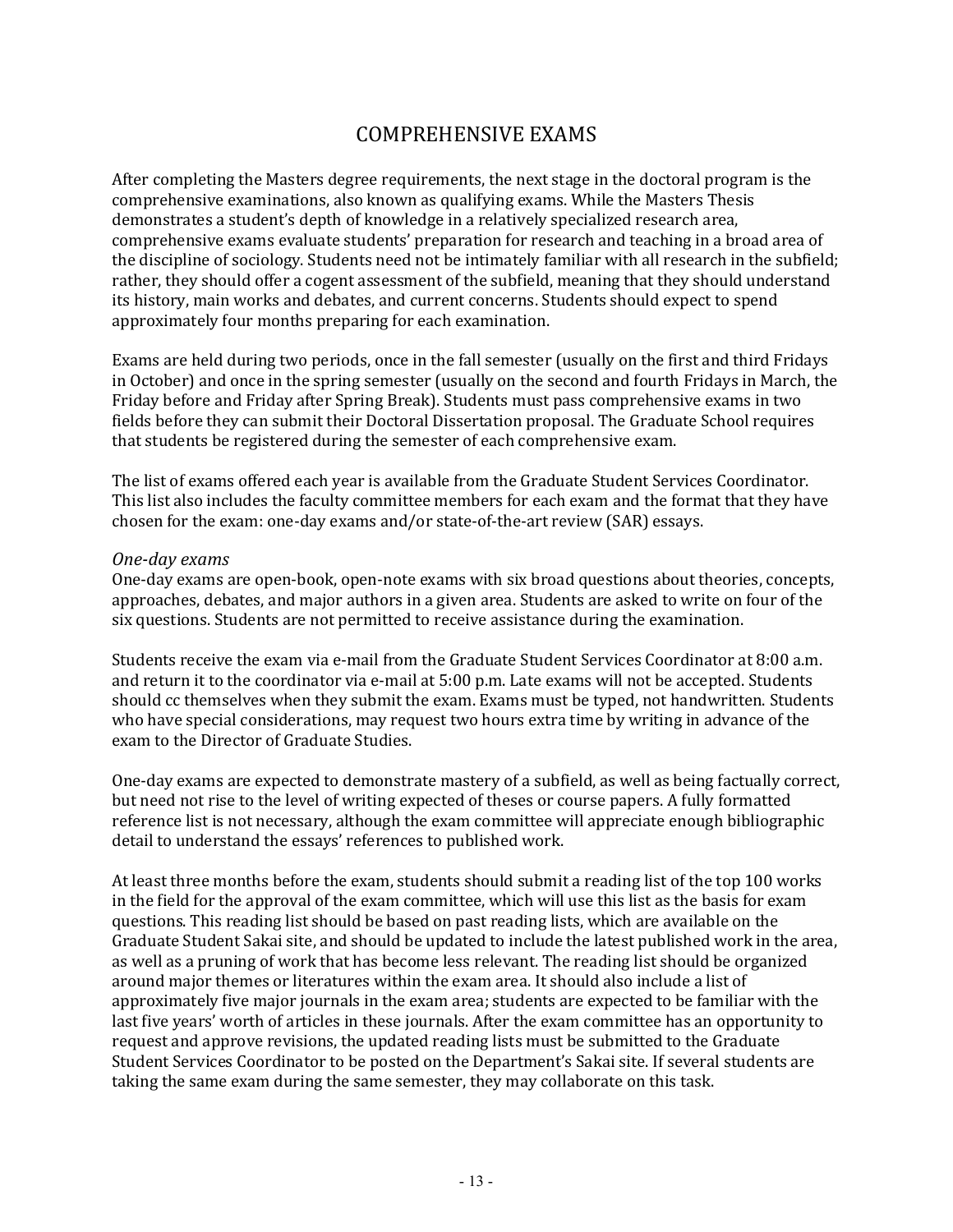### <span id="page-16-0"></span>*State-of-the-art review (SAR) essays*

The SAR format involves an essay of 25 pages or fewer (not including the bibliography) that considers the history, main works and debates, and current concerns of a comprehensive exam area. The essay is due by 5:00 p.m. on the examination date, and should be submitted by e-mail to the Graduate Student Services Coordinator. Late essays will not be accepted. Students should cc themselves when they submit the exam.

At least three months before the exam date, students taking a SAR-format exam submit a one-page proposal describing the theme of the SAR and a reading list of the top 100 works in the field to the comprehensive exam committee for revisions and approval. Appropriate themes are broad enough to engage conceptual links among the major branches of the subfield, but not so broad that the essay is stretched too thin. The reading list may be based on past reading lists, which are available on the Department's Sakai site, and should be updated to include the latest published work in the area, as well as a pruning of work that has become less relevant. The reading list should be organized around major themes or literatures related to the proposed theme of the SAR essay. It should incorporate work in major journals in the exam area; students are expected to be familiar with the last five years' worth of articles in these journals. After the exam committee has an opportunity to request and approve revisions, the proposed theme and reading list must be submitted to the Graduate Student Services Coordinator to be posted on the Department's Sakai site. Not all works on the reading list will necessarily be cited in the SAR essay.

Faculty and other students may be consulted on the proposed theme and the reading list, but are not permitted to read or comment on drafts of the SAR essay, just as students taking the one-day exam may not receive assistance during the exam.

#### <span id="page-16-1"></span>*Preparation for the exam*

Students sign up for the fall comprehensive exams at the end of the spring semester and sign up for spring exams in the middle of the fall semesters. At least three months prior to the exam, students contact the faculty exam committee members to discuss preparations, including a review of graduate courses taken by the student and offered by the faculty in the exam area and the student's interests in research and teaching in the exam area. Students are encouraged to collaborate while preparing for comprehensive exams and to write practice essays using old exams, which are available on the Department's Sakai site. However, the written examinations themselves must be the work of an individual.

#### <span id="page-16-2"></span>*Evaluation of the exam*

Comprehensive exams are evaluated on the extent to which they demonstrate broad competency in the chosen subfield. A passing grade indicates confidence in the student's competency. Faculty exam committees decide the standards and procedures they will use to make this determination, including procedures for instances when committee members are not unanimous. For each student, the committee makes a determination of Fail, Pass, or (in rare circumstances of performance far superior to the norm) Pass with Distinction. Revisions are not permitted. However, for exams that are marginal, the committee may schedule an oral examination. The committee may also ask the Director of Graduate Studies to appoint an outside reader to review the exam. The committee's decision is due within two weeks of the exam.

When a failing grade is issued, the committee should provide specific feedback detailing the shortcomings of the examination. Students who fail are allowed one chance to re-take the exam – or choose a different exam – the following semester. If the student changes exam area, the new exam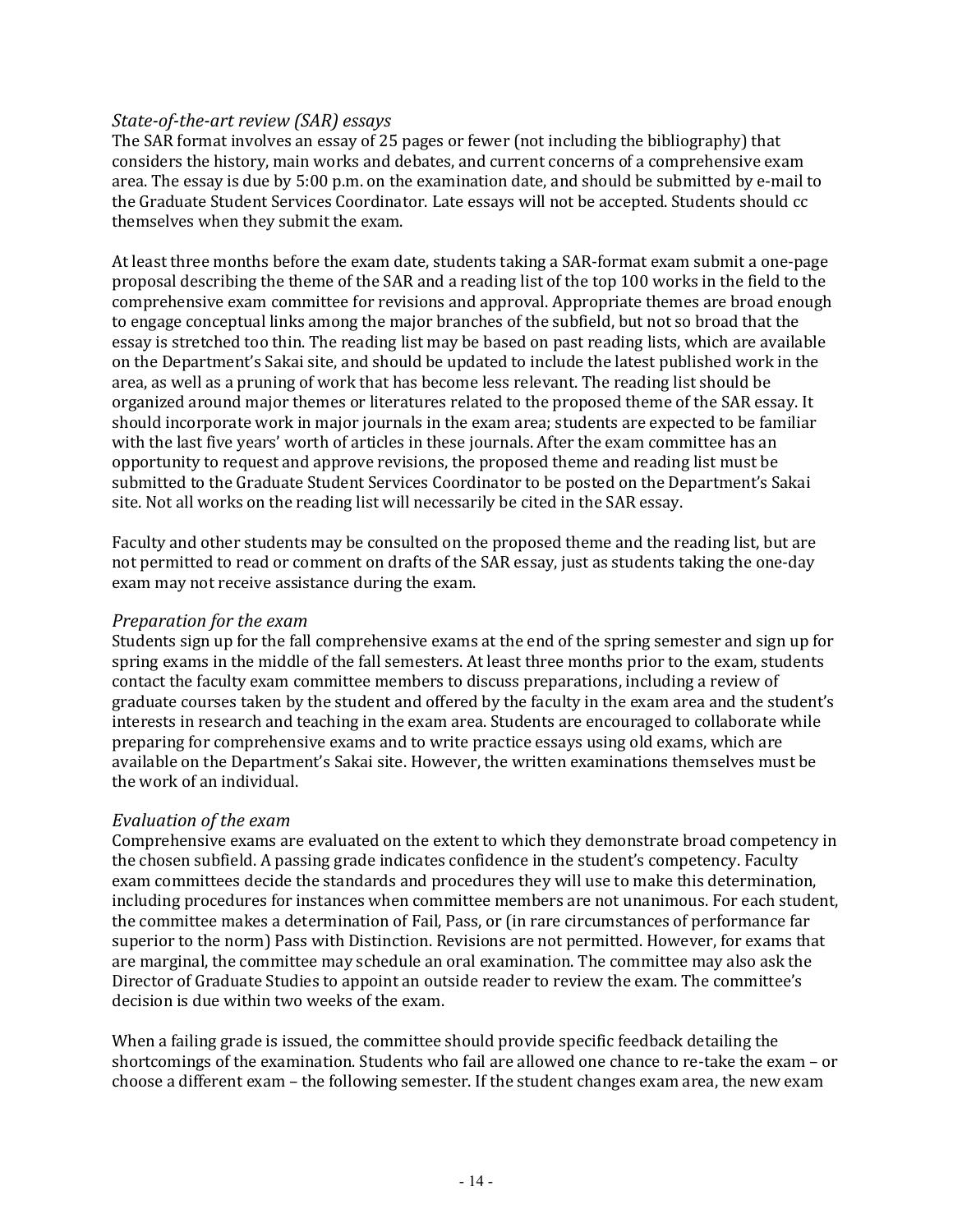counts as the second try. Two failed exams prevent a student from continuing in the doctoral program.

#### <span id="page-17-0"></span>*New exam areas*

The Director of Graduate Studies will approve a new comprehensive exam area at the request of either faculty or students, when three faculty members are willing to form a new ongoing committee in an area of breadth similar to the current exams, on the basis of their expertise. The Department has a policy not to offer exams that are tailored for particular students.

#### <span id="page-17-1"></span>*Academic integrity*

All student work at UNC is covered by the Honor Code (http://studentconduct.unc.edu), which requires academic honesty, personal integrity, and responsible citizenship. Improper or insufficient citation or paraphrasing of other people's words and ideas is considered a violation of the Honor Code. All work in the Department of Sociology is also bound by the American Sociological Association's Code of Ethics

(http://www.asanet.org/about/ethics.cfm).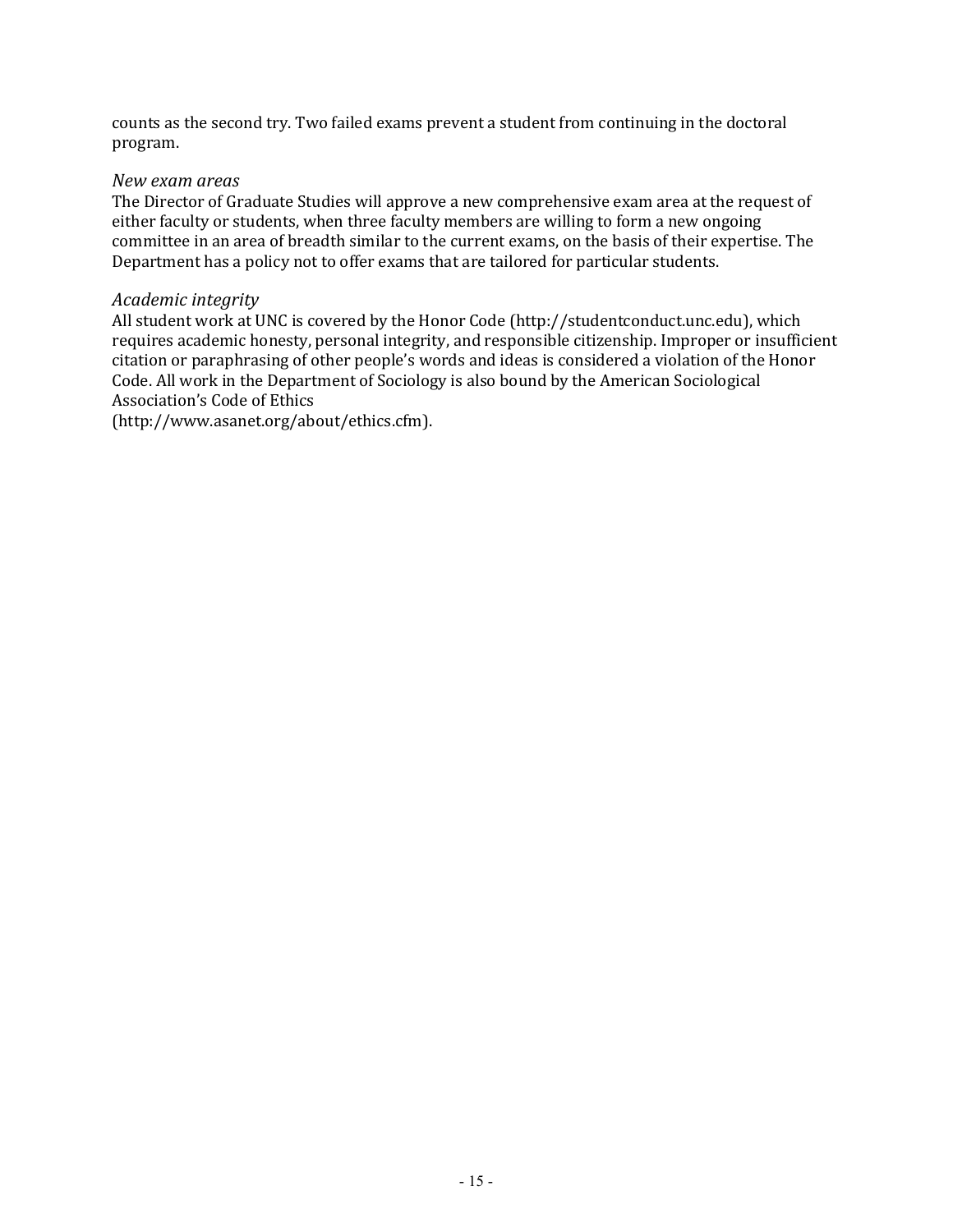# ACADEMIC INTEGRITY

<span id="page-18-0"></span>All student work at UNC is covered by the Honor Code (http://studentconduct.unc.edu), which requires academic honesty, personal integrity, and responsible citizenship. Improper or insufficient citation or paraphrasing of other people's words and ideas is considered a violation of the Honor Code. All work in the Department of Sociology is also bound by the American Sociological Association's Code of Ethics (*[http://www.asanet.org/about/ethics.cfm\)](http://www.asanet.org/about/ethics.cfm))*.

Students who commit academic dishonesty in either their coursework, comprehensive exams, proposals or theses will be ineligible for departmental funding and asked to leave the program.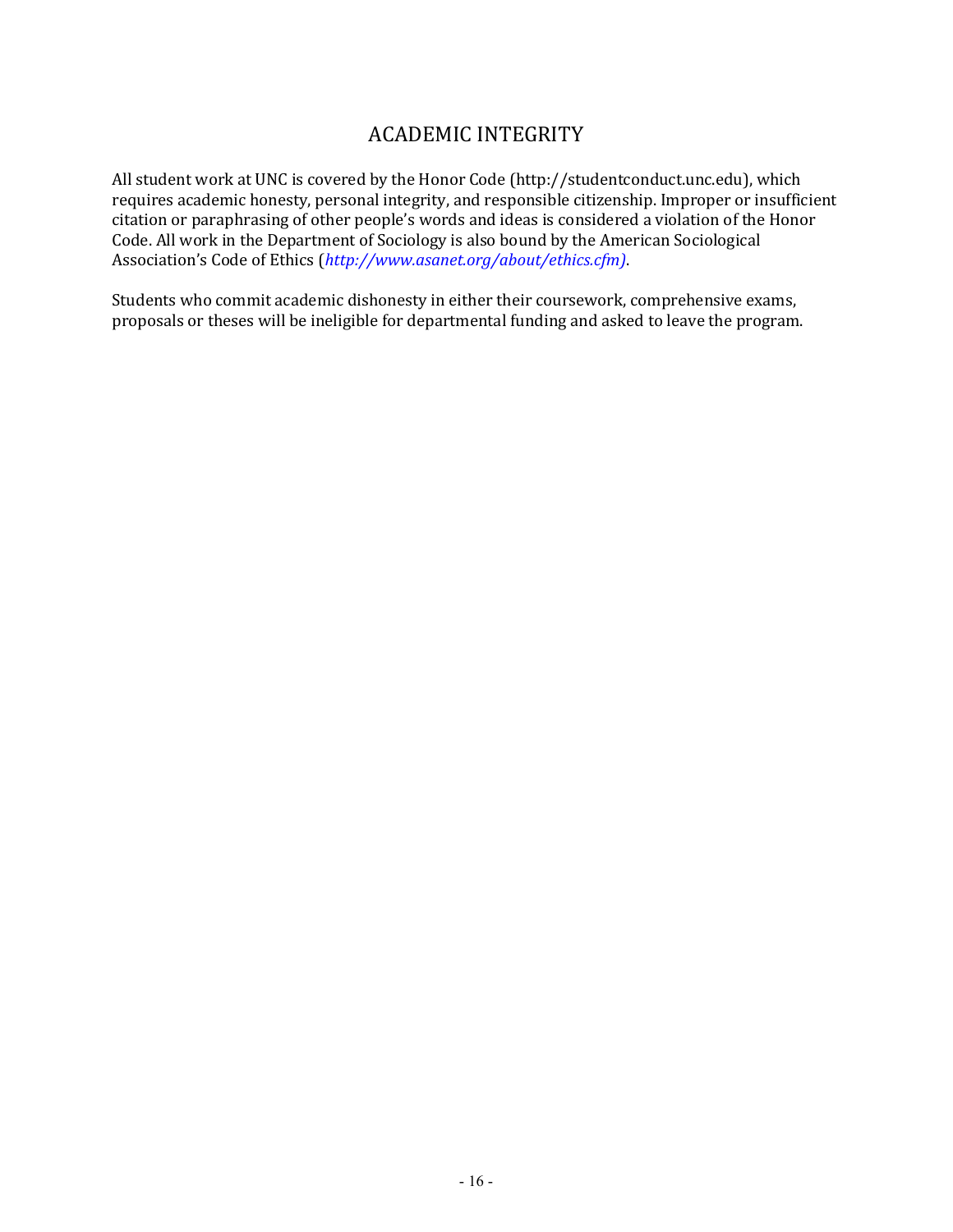# THE DOCTORAL DEGREE

<span id="page-19-0"></span>The Doctoral Dissertation is the culmination of the Department's graduate training. It is an extensive, professional, original research project that demonstrates independent thought in the formulation and treatment of an important sociological problem. The Graduate School requires that students register for at least 6 credits of Doctoral Dissertation hours with their advisor (SOCI 994).

#### <span id="page-19-1"></span>*Teaching course*

Students take the Department's Teaching Sociology Seminar (SOCI 980) by the spring of their third year. This course reflects the Department's commitment to quality teaching and is required before students serve as a Teaching Fellow and teach their own courses. This three-hour course covers educational psychology, the philosophy of teaching, a wide variety of teaching methods, and course design, based on an active learning model. Graduate students take the lead in organizing class meetings, serve as guest teachers in Department courses, lead group discussions, design and grade examinations, create their own class exercises, learn how to choose textbooks (if they decide to use them), and learn how to deal with problem students, among other pedagogical issues.

#### <span id="page-19-2"></span>*Forming a Doctoral Dissertation committee*

Planning for the Doctoral Dissertation should begin right after defending the Masters Thesis, while studying for the comprehensive exams, in consultation with the student's dissertation advisor and potential dissertation committee members. The committee is composed of five faculty members. The chair and at least two other committee members must be faculty members of the Department of Sociology at UNC-Chapel Hill and full members of the UNC graduate faculty. The Graduate School must approve committee members who are not members of the graduate faculty.

#### <span id="page-19-3"></span>*Doctoral Dissertation proposal defense*

The Doctoral Dissertation proposal defense is scheduled as soon as possible after the written examinations -- generally in the same semester or the following one. The purpose of the defense is to assess the feasibility of the proposed research and to give students the benefit of suggestions from dissertation committee members. The proposal is submitted to the committee at least two weeks in advance of the defense. The Graduate School requires that students be registered during the semester of the proposal defense. Summer defenses are discouraged.

Graduate School rules require all Doctoral Dissertation committee members to be in attendance, although teleconferencing or videoconferencing may be allowed with the approval of the Doctoral Dissertation advisor. Students should contact the Graduate Student Services Coordinator as soon as they begin to consider dates and times for the defense, in order to check the availability of the "defense room" and reserve it. The Graduate Student Services Coordinator will provide the student with forms that need to be signed by the committee at the conclusion of the defense.

Proposals generally include the following sections:

- A succinct statement of the main problems that the dissertation will address.
- An overview of the scholarly literatures that have addressed these problems to date.
- An indication of the paper's contribution to these literatures, such as specific hypotheses it will test or novel insights it will provide.
- A description of data sources, including preliminary findings or pre-tests.
- A discussion of methods of analysis.
- A timetable for completing each stage of the project.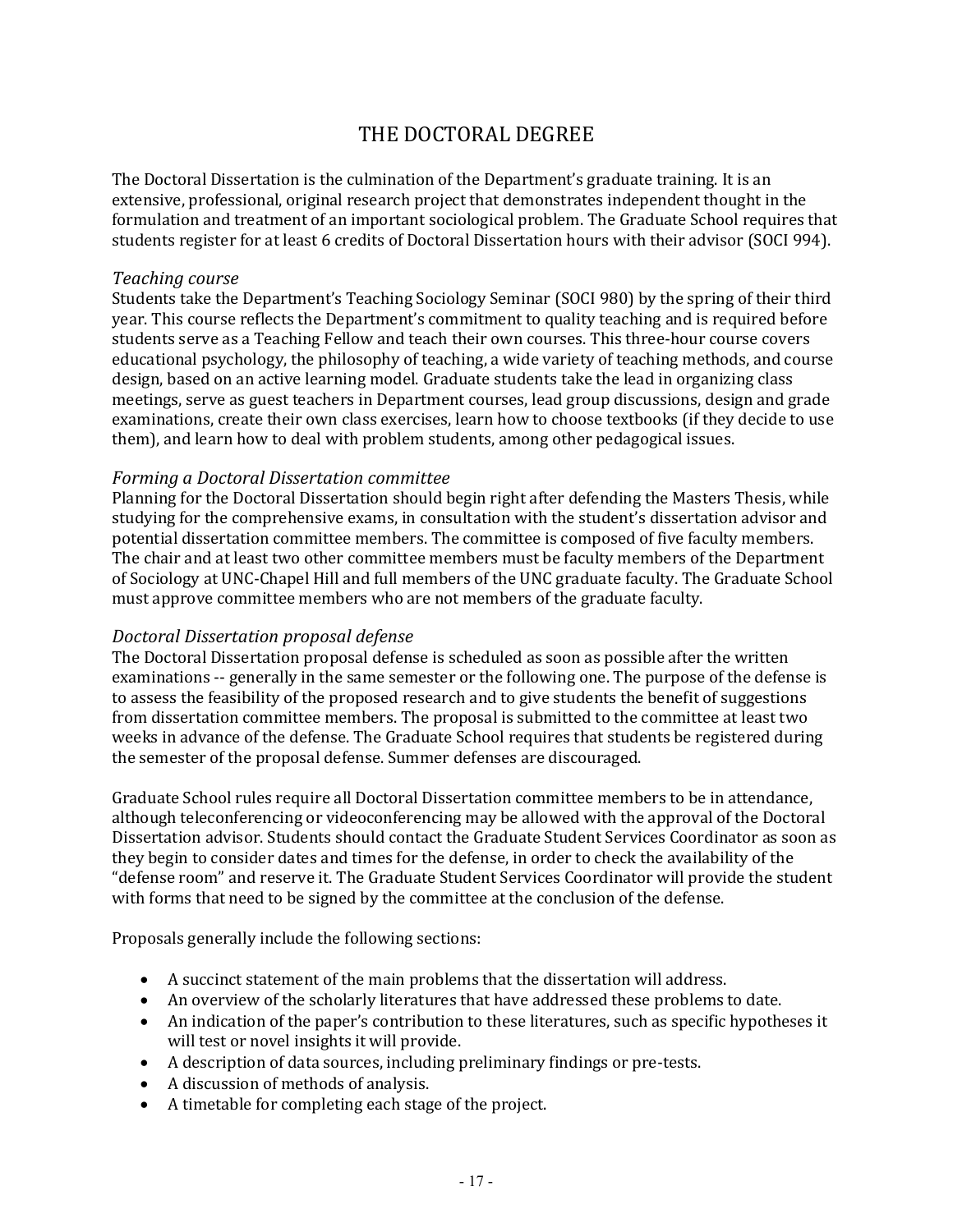• A bibliography of the scholarly literatures relevant to the dissertation.

Models of dissertation proposals are available on the Department Sakai site. Students are invited to contribute their own successful proposals for other students to consult.

All Doctoral Dissertation projects in sociology must submit plans for human subject protection to the University's Institutional Review Board (IRB) in advance of the proposal defense. University regulations stipulate, "No research with human subjects shall take place at the University of North Carolina at Chapel Hill without the prior approval of an IRB." (The University of North Carolina at Chapel Hill, *Human Research Protection Program, Standard Operating Procedures*, June 21, 2012, p. 13, [http://research.unc.edu/offices/human-research-ethics/regulatory-documents/\)](http://research.unc.edu/offices/human-research-ethics/regulatory-documents/)

In order to make adequate progress towards your PhD degree, students must defend their dissertation proposal by March 31st of their fifth year. Students who miss this deadline will be ineligible for departmental support, such as teaching fellowships.

#### <span id="page-20-0"></span>*Doctoral Dissertation formats*

Doctoral Dissertations in the Department of Sociology may take two forms: book-format and article-format. The format of the dissertation is approved at the proposal defense.

Book-format dissertations generally involve five or six interrelated chapters, each of which makes a significant contribution to the overall argument.

Article-format dissertations are comprised of at least three chapters that are suitable for publication in a refereed professional journal, plus introduction and concluding chapters that describe the unifying themes in the chapters. All dissertation chapters must be sole-authored work.

#### <span id="page-20-1"></span>*Doctoral Dissertation credit hours*

Students take at least two semesters (six credit hours) of Doctoral Dissertation credit (SOCI 994). Registration for these credit hours requires prior approval from the student's advisor. Students must be enrolled in 994 in order to defend their proposal, and should remain enrolled in 994 through their dissertation defense.

#### <span id="page-20-2"></span>*Doctoral Dissertation final defense*

When a student's Doctoral Dissertation is ready, the advisor will indicate that it is time to schedule a final defense with the Doctoral Dissertation committee. The Graduate School requires that students be registered during the semester of the defense. The dissertation must be submitted to the committee at least two weeks in advance of the final defense. Summer defenses are discouraged.

Committee members should be consulted as the dissertation proceeds, so that they can approve changes to the research plan and know when to expect the final defense. The dissertation should be submitted to the committee at least two weeks in advance of the defense, and the defense should be scheduled at least two weeks before the deadline for graduation, and preferably longer, so that there is sufficient time for revisions suggested by the committee.

Graduate School rules require all committee members to be in attendance, although teleconferencing or videoconferencing may be allowed with the approval of the Doctoral Dissertation advisor. Students should contact the Graduate Student Services Coordinator as soon as they begin to consider dates and times for the defense, in order to check the availability of the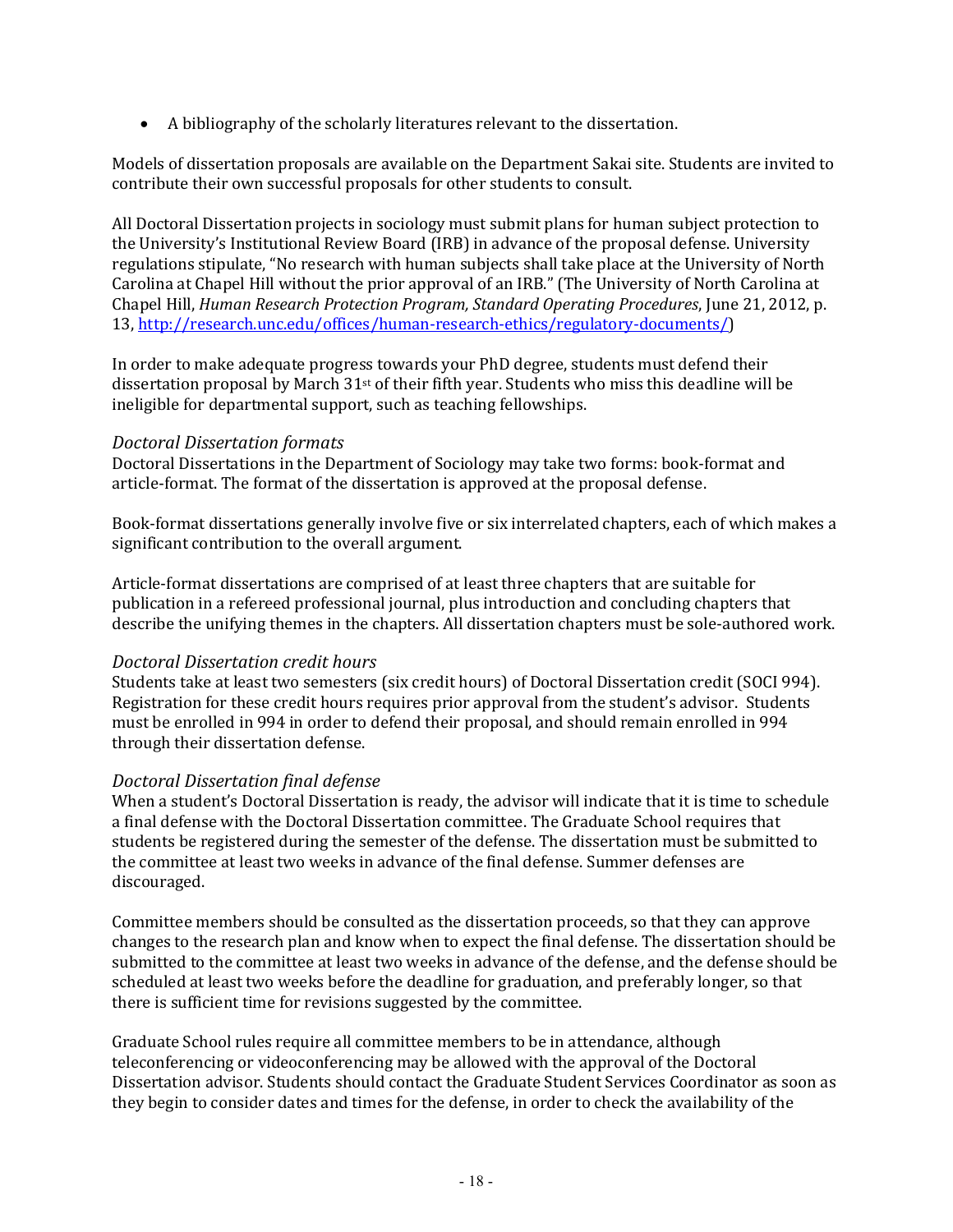"defense room" and reserve it. The Graduate Student Services Coordinator will provide the student with forms that need to be signed by the committee at the conclusion of the defense.

The Doctoral Dissertation committee judges by majority vote whether the Doctoral Dissertation is acceptable as an original contribution to knowledge. The committee may decide:

- 1. The Doctoral Dissertation is acceptable in its current form.
- 2. The Doctoral Dissertation requires minor revisions to be considered acceptable. The committee may ask to review the changes individually, or it may delegate this responsibility to the Doctoral Dissertation advisor. The committee signs the approval form in anticipation that the changes will be made successfully, and the form is held by the Graduate Student Services Coordinator until the revisions are approved by the Doctoral Dissertation advisor.
- 3. The Doctoral Dissertation requires such substantial revisions that the committee prefers to meet for a second defense. Graduate School rules require that the committee wait at least three months before a second defense. The Graduate School does not allow a third defense.

#### <span id="page-21-0"></span>*Graduation deadlines*

In preparation for the Doctoral Dissertation defense, take note of the graduation deadlines established by the Graduate School

[\(http://gradschool.unc.edu/academics/resources/graddeadlines.html\)](http://gradschool.unc.edu/academics/resources/graddeadlines.html). In order to receive the Ph.D. degree in the same semester as the defense, the Graduate School requires that students apply early in the semester. These deadlines may come before the final defense – students are encouraged to discuss the timing of the defense and graduation with their advisor.

Doctoral degrees are awarded at the end of the spring, summer, and fall semesters, but commencement exercises are held only in May.

#### <span id="page-21-1"></span>*Time limit*

The Graduate School requires that students complete both the masters and doctoral degrees within eight years from the date of first registration in the Department.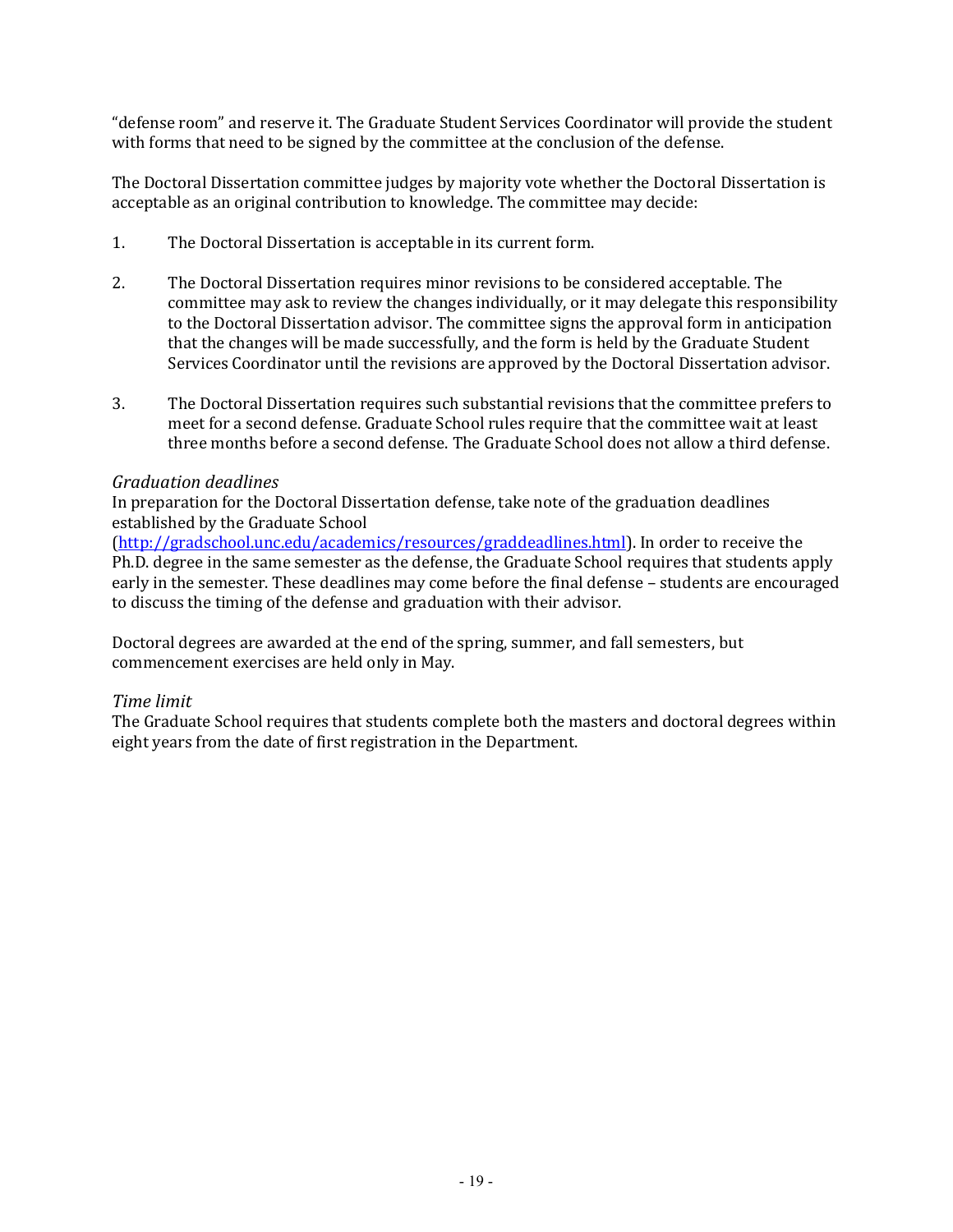## FINANCIAL SUPPORT

#### <span id="page-22-1"></span><span id="page-22-0"></span>*Stipends*

The Department provides financial support for all incoming students for 10 semesters, not including summer sessions, contingent on satisfactory performance of their responsibilities. Among other responsibilities, satisfactory performance includes defending the Master Thesis by March  $31<sup>st</sup>$ of the third year and defending the Doctoral Dissertation proposal by March  $31<sup>st</sup>$  of the fifth year, in order to maintain departmental support. The Department is sometimes able to continue this assistance beyond 10 semesters, depending on departmental needs, the availability of financial resources, and the student's performance in the program.

The primary forms of financial support available to students are teaching assistantships and teaching fellowships, which are assigned each semester by the Associate Chair, and research assistantships, which are filled by individual faculty members based on the scope and schedule of their research grants.

A less common form of financial support involves fellowships and part-time administrative positions that the Department is occasionally able to offer from special sources, either as a replacement or a supplement for the usual forms of support. These opportunities will be announced via the Graduate Student Services Coordinator as they become available.

#### <span id="page-22-2"></span>*Teaching assistantships*

Teaching assistant (TA) positions are provided to graduate students in their first three years of the program, contingent on satisfactory performance of their responsibilities. TAs work 10-15 hours per week. They help instructors with grading, preparation of exams, lecturing, and other teachingrelated tasks assigned by the course instructor. They may also be assigned as discussion leaders, with responsibility for teaching weekly discussion groups. Teaching assistants are not permitted to tutor students in their course, except with the permission of the instructor.

Teaching assistants meet with their supervising instructor at the beginning of the semester to specify the expectations for TA work, go over the syllabus, identify the dates that assignments are due, and set a schedule for regular meetings between the TA and the instructor throughout the semester, including meetings at the middle and the end of the semester to review the TA's performance and make sure that the workload is not exceeding Department guidelines. After the meetings at the beginning, middle, and end of the semester, the supervisor or TA writes up a summary and sends it to the other for confirmation so they both have a written record.

To prepare for teaching assistantships, incoming graduate students are encouraged to take the Graduate School's Orientation for New Graduate Teaching Assistants (http://cfe.unc.edu/teaching/tao.html), which is normally a full-day event held just before the start of the fall semester.

#### <span id="page-22-3"></span>*Teaching fellowships*

Teaching fellow (TF) positions are provided to graduate students after they have completed the Department's seminar on teaching sociology (SOCI 980), contingent on satisfactory performance of their responsibilities. Teaching fellows teach their own undergraduate courses. Teaching fellows may have graduate students from other departments in their course, but not graduate students from the Sociology Department. Teaching fellows are not permitted to tutor students in their course. (Graduate students who wish to serve as a TA rather than a TF after their first three years in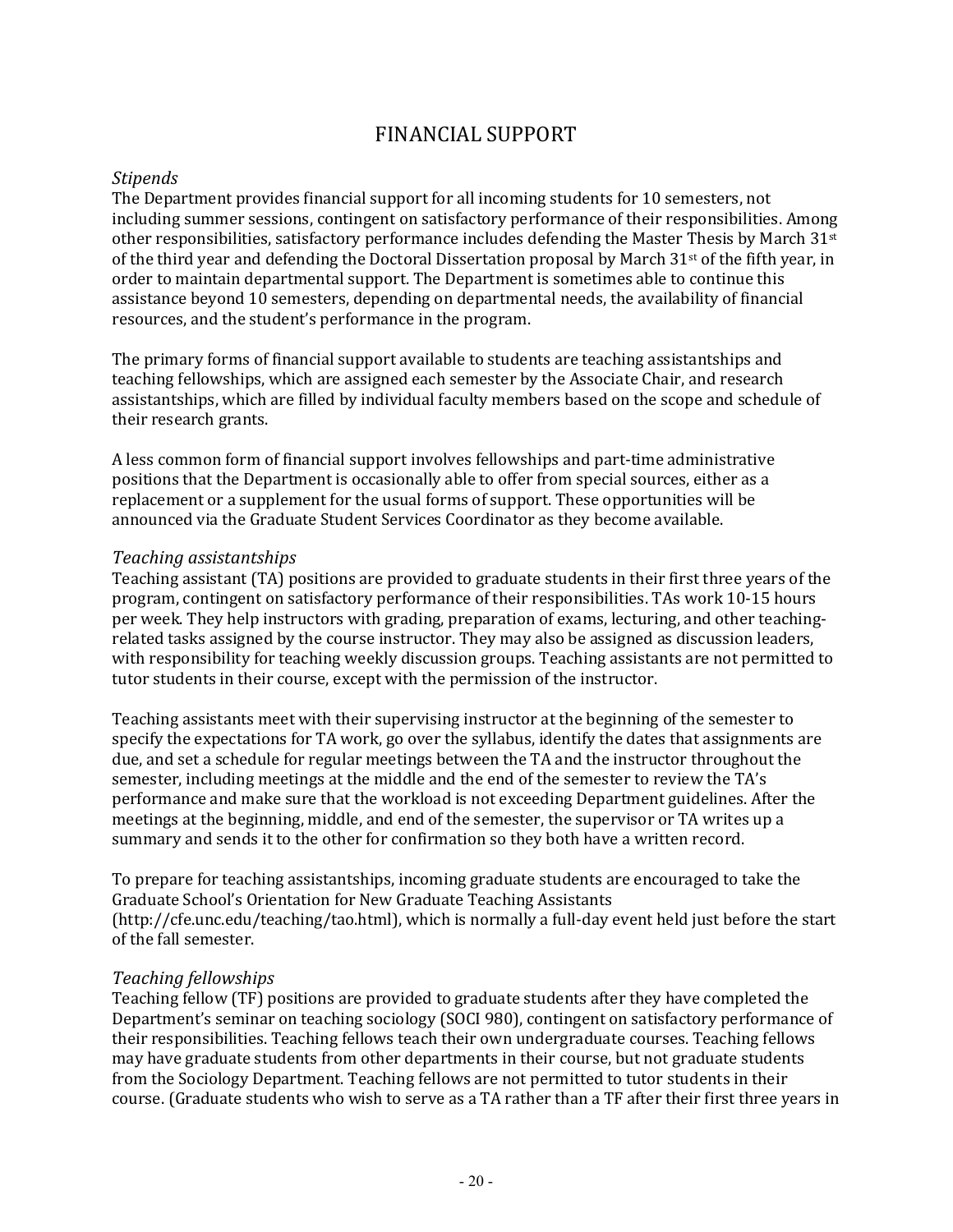the program may apply to the Associate Chair, with an explanation of their circumstances and a supporting letter from their advisor; these will be considered on a case-by-case basis.)

Each course in the Department is assigned a faculty advisor – for a list of course advisors, please contact the Graduate Student Services Coordinator. Teaching fellows submit their syllabus to the faculty advisor for approval prior to the start of the semester. Teaching fellows should also feel free to contact faculty advisors to discuss their course and invite them to sit in on their class and provide feedback on their teaching, if they wish.

#### <span id="page-23-0"></span>*Research assistantships*

Research assistants (RAs) work 10-15 hours per week helping professors with research-related tasks such as bibliographic investigation, data gathering, and data processing. Faculty members are responsible for selecting research assistants for their projects.

Research assistants meet with their research supervisor at the beginning of the assistantship and at the beginning of each semester to specify the expectations for RA work, establish a timeline for the accomplishment of each aspect of the work, and set a schedule for regular meetings between the RA and the supervisor throughout the semester, including meetings at the middle and the end of the semester to review the RA's performance and make sure that the workload is not exceeding Department guidelines. After the meetings at the beginning, middle, and end of the semester, the supervisor or RA writes up a summary and sends it to the other for confirmation so they both have a written record.

#### <span id="page-23-1"></span>*Other sources of funding*

In addition, the Department encourages graduate students to apply for University and external fellowships and grants. In recent years, the Department has developed and maintained a database of funding opportunities for graduate students. This is a supplement to the database and other services available through UNC's Graduate Funding Information Center. Semesters in which a student receives funding from a research assistant position or from a fellowship do not count against the 10 semesters of departmental funding.

#### <span id="page-23-2"></span>*Summer teaching and on-line teaching*

A limited number of courses are available for graduate student instructors through the Summer School and the Friday Center for Continuing Education. Students who have completed the Department's seminar on teaching sociology (SOCI 980) are eligible to teach these courses. These positions do not count against the 10 semesters of departmental funding.

#### <span id="page-23-3"></span>*Holding multiple positions at once*

Students are discouraged from holding more than one position at a time, because the extra work can interfere with their performance in the graduate program. Under exceptional circumstances, however, students may request permission from the Director of Graduate Studies to work "overtime." The Director of Graduate Studies will consult with the student's advisor and the Associate Chair in considering the request.

#### <span id="page-23-4"></span>*Procedure to request a research or teaching position*

There is no formal procedure to request a research assistantship. Faculty members looking to hire a RA typically select from among the students they work with.

To request a teaching position, including summer courses and on-line courses, students submit a form distributed by the Administrative Assistant, normally two semesters before the teaching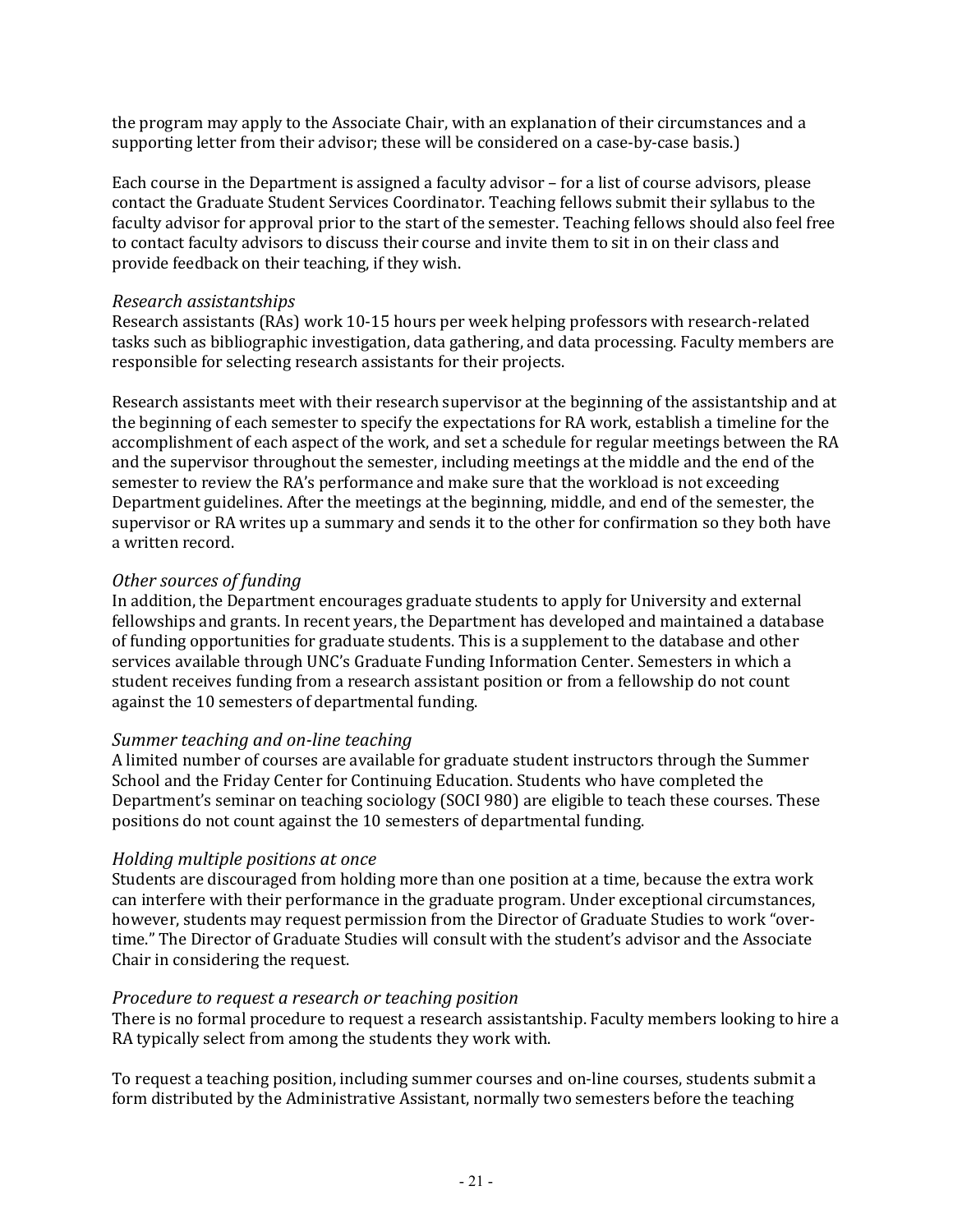semester. Incoming students submit this form in the spring before their arrival. The form asks students to identify the courses they are most interested and qualified to teach. The Associate Chair of the Department takes this information into account in assigning teaching assistants and teaching fellows but must sometimes assign students to other courses in order to meet departmental instructional needs.

#### <span id="page-24-0"></span>*Procedure to decline a research or teaching position*

Students who obtain fellowships or other sources of funding may wish to decline a research or teaching position. To decline or resign a research assistantship, students should give their supervisor as much advance notice as possible. To decline a teaching assistantship, students should notify the Associate Chair of the Department at least three months prior to the start of the semester so that a replacement can be found.

Students requesting a teaching fellowship should let the Associate Chair know when they apply for a fellowship or other funding that might cause them to pull out of a course. To decline a teaching fellowship, the best time to notify the Associate Chair is before the student's course appears on the Registrar's website, so that the Department does not have to list the course as "Canceled." The next best time is before registration opens, so that students in the class do not have to find a replacement course. The final opportunity to cancel a class is before the class enrolls 10 students, the College's minimum for an undergraduate course. Once a course reaches the minimum enrollment, the Department and the teaching fellow are committed to offering the course. In exceptional cases, a student may be able to work with the Associate Chair to find a substitute teaching fellow who is willing to take on the position and is qualified to do so, according to Department guidelines. Graduate students who withdraw from a teaching fellowship without a substitute approved by the Associate Chair are moved to the bottom of the Department's priority list for teaching positions during the subsequent two semesters.

### <span id="page-24-1"></span>*Evaluation of teaching and research positions*

Research and teaching assistants are evaluated by their supervisors in the middle and at the end of each semester. This evaluation is normally informal and should be conveyed to the student in the mid-semester and end-of-semester meetings. Teaching fellows are evaluated by their students through the College's end-of-semester teaching evaluations, which are forwarded automatically to the Department.

If problems arise with a student's performance in a research or teaching position, the faculty supervisor may address the issue directly with the student. In addition, the Director of Graduate Studies may be asked to speak with the students and faculty involved. In rare cases of a serious problem, the Director of Graduate Studies may require a graduate student to work for a semester on a "probationary" basis to improve their performance. In even rarer cases, a graduate student may be barred from future research or teaching positions in the Department.

### <span id="page-24-2"></span>*Tuition*

The Department pays the University tuition for graduate students who are serving as teaching assistants or teaching fellows, up to the 10-semester limit set by the Graduate School. The Department also pays the tuition for graduate students serving as research assistants for faculty within the Sociology Department, although faculty members are encouraged to include tuition costs in their grant budgets. Tuition payments for external fellowships and grants depend on the specifications of the granting agency – students should read the agency's guidelines carefully when they apply to see whether tuition is covered, and if there are limits to the coverage. When possible,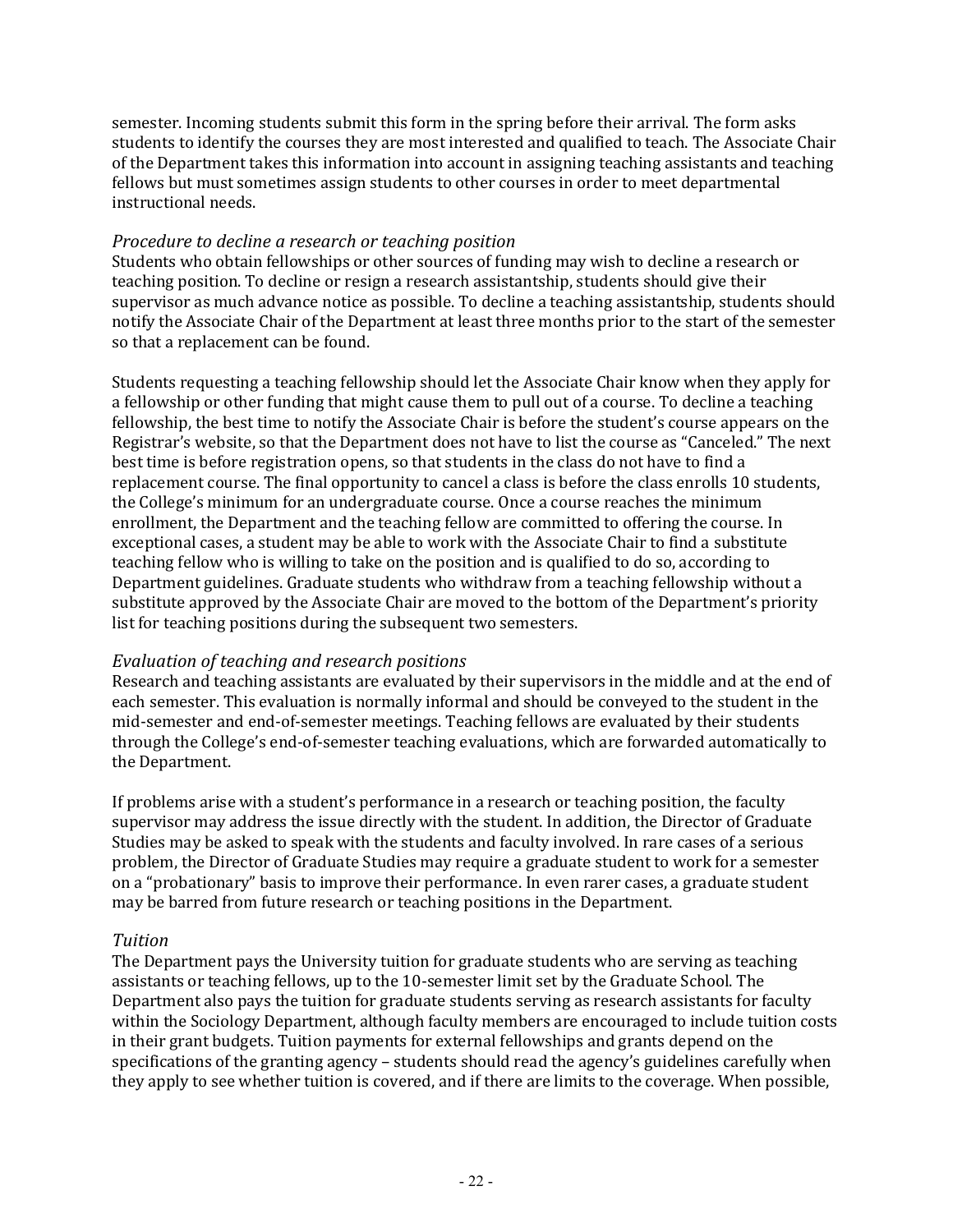the Department will pay the remaining portion of students' tuition when they receive awards from prominent national funding sources that do not cover the full cost of tuition.

#### <span id="page-25-0"></span>*North Carolina residency*

To remain eligible for tuition remission, students must apply for North Carolina residency before the start of their second year in the program, and re-apply each semester that their application is not approved. In-state residency saves the Department tens of thousands of dollars each semester and allows the program to fund additional graduate student positions.

Students who do not apply for in-state residency will be responsible for the out-of-state portion of their tuition. This requirement does not apply to international students, who are not eligible for instate residency under North Carolina law. For further information on residency requirements and procedures, please consult the Graduate School website: [http://gradschool.unc.edu/residency.](http://gradschool.unc.edu/residency/index.html)

### <span id="page-25-1"></span>*Conference travel funding*

Students in good academic standing are eligible to receive up to \$750 per fiscal year (\$1,000 for 2021-22 and 2022-23) from the Department for travel to the annual conferences of scholarly organizations such as the American Sociological Association, the Population Association of America, and the Southern Sociological Society. To receive these funds, the student must participate in the conference program, for example as a panelist, discussant, roundtable member, or poster session exhibitor, or be on the job market and meeting with prospective employers at the conference. This funding is not available to students on leave or who have received an extension in their time to degree. Funding is non-transferable between fiscal years.

This funding is provided to students as reimbursements. Funding approval is automatic for students participating in the annual meetings of the ASA, PAA, or SSS. For other conferences, students should provide a page with details on the conference, the student's role and rationale for participation. The application should be signed by the student and the student's advisor. This should be submitted to the Graduate Student Services Coordinator within two weeks of the conference.

Details on what sorts of expenditures are eligible for reimbursement and procedures for requesting reimbursement, please speak with the Graduate Student Services Coordinator.

### <span id="page-25-2"></span>*Research and skill development funding*

Students may apply for up to \$1,000 per fiscal year from the Department for projects that contribute toward their professional development or serve as a pilot project for a subsequent grant application. These funds may not be used for travel to conferences.

Applications may be submitted to the Department Chair at any time during the year. Consideration of applications will continue until the year's funding is exhausted. The application consists of a proposal of no more than three pages, including a brief budget, plus a message of support from the student's advisor.

Skill development proposals should explain why the training is important for professional development and the student's research plans, the cost of the training, whether there are other possible funding sources for this training, or whether there are opportunities for similar training at a lower cost. Pilot project proposals should explain the importance of the work, how this pilot project might contribute to a grant application, the likelihood of funding for the grant application, including possible funding sources, and whether there are other possible funding sources for the